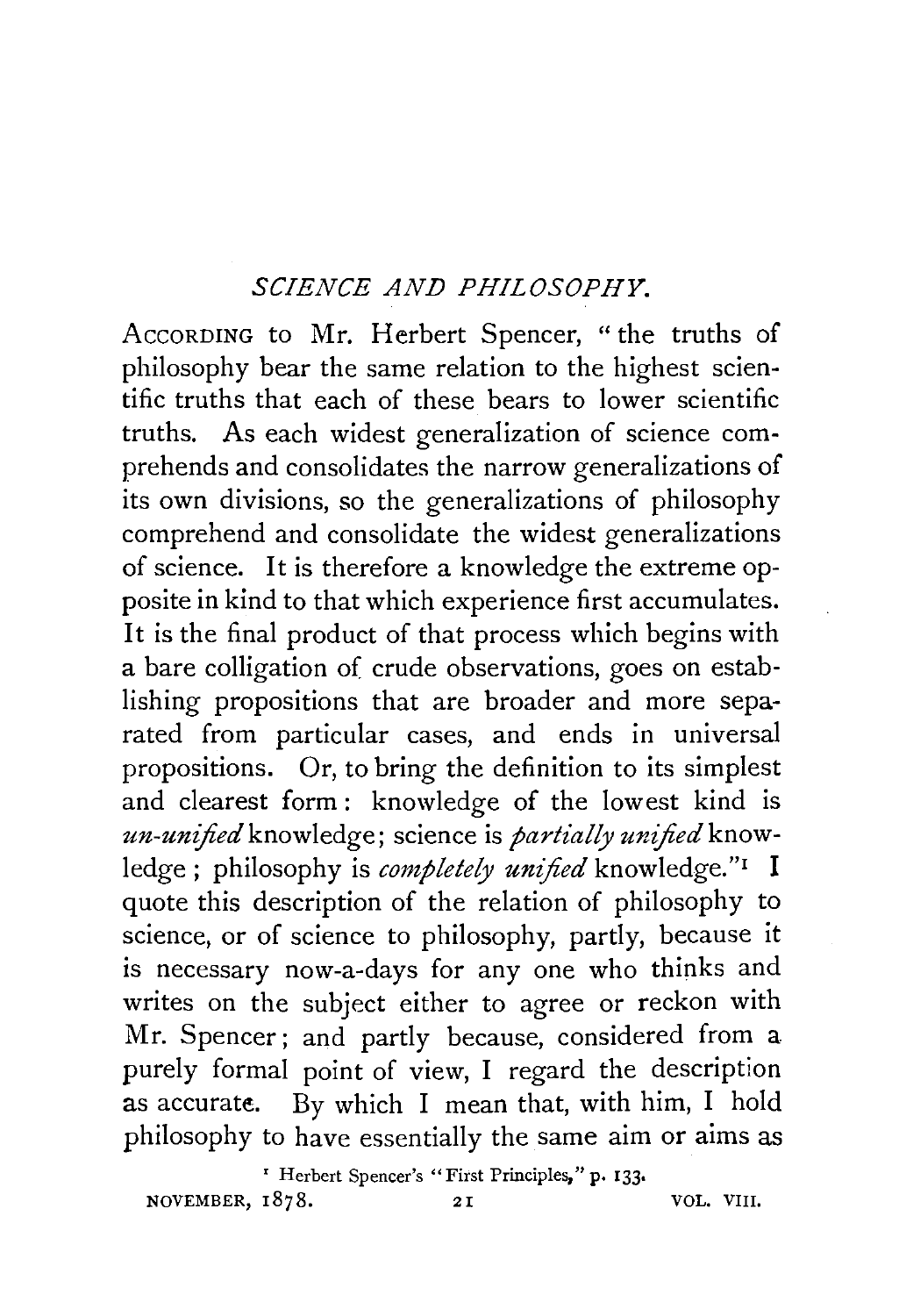science: and that its domain is the whole of which the domains of the several sciences are the parts. My differences with him begin when he proceeds to define science. He says, "Science concerns itself with the eoexistences and sequences among phenomena; grouping these at first into generalizations of a simple or low order, and rising gradually to higher and more extended generalizations." $1$  If this were a sufficient definition of the nature and aims of science, I should feel compelled to accept *in toto* the description of philosophy previously quoted : if insufficient, then the description, though formally correct, must be treated as materially inadequate or even incorrect. Everything turns on the conception formed of the true aims of science. Does, or can, scientific inquiry concern itself solely with the coexistences and sequences of phenomena?

At this point it will be well to interpose a word or two touching, first, the sciences to which I refer; and, secondly, the use of the word "science."

I. The sciences to which I refer are the material or inductive as distinguished from the formal or demonstrative sciences. The latter have to do with the abstract or the ideal; the former with the concrete or the reaL To the latter class belong logic, mathematics, and especially the mathematico-physical sciences which have both an abstract and a concrete side, as, for example, astronomy and dynamics-dynamics including, perhaps, optics, acoustics, thermotics. The material or inductive sciences are physics, chemistry, crystallography, biology, and psychology or anthropology, comprising sociology.

• Herbert Spencer's "First Principles," p. 131.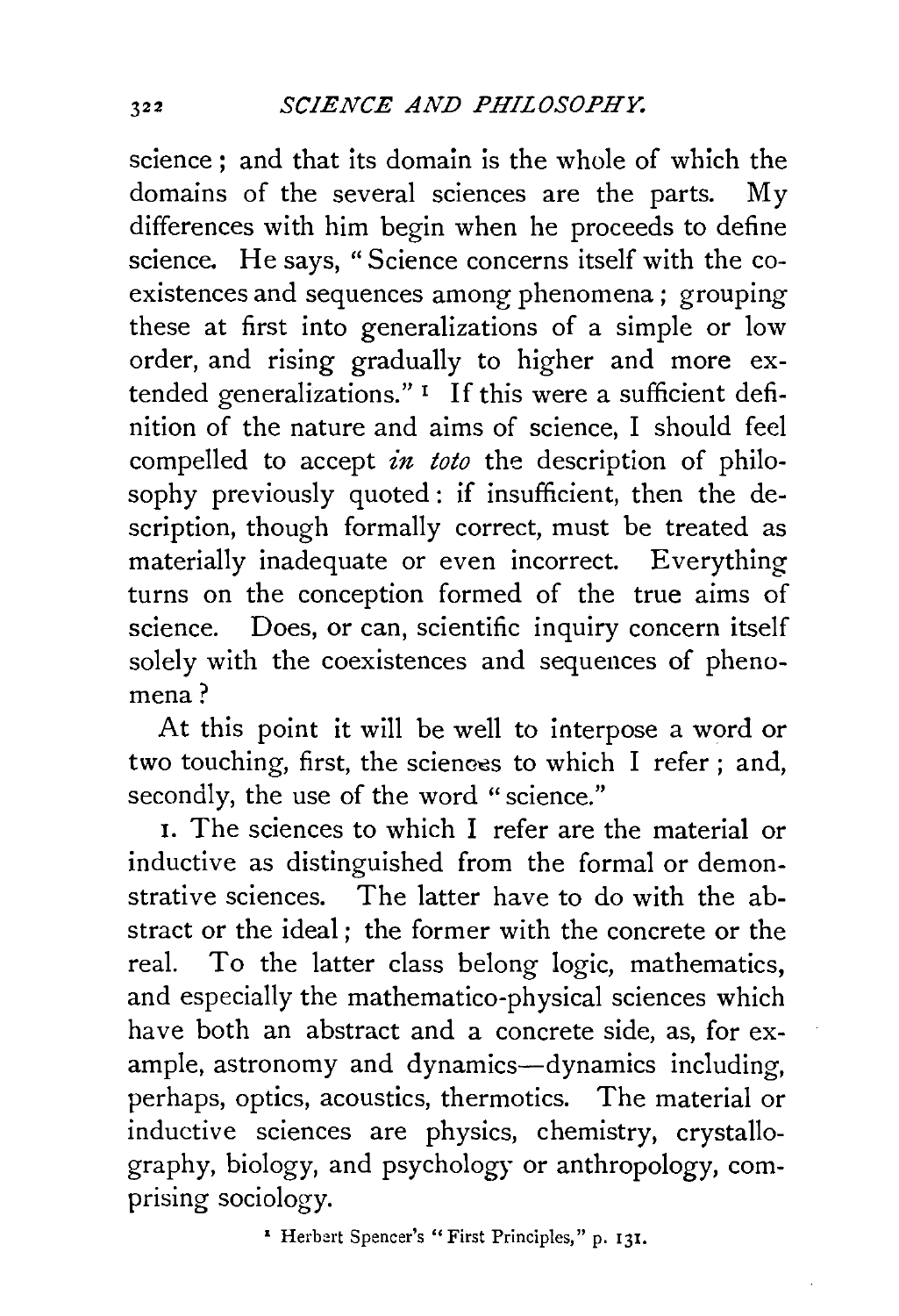2. The mode in which the term "science," which is of course a generalization from the sciences, is frequently employed, seems to me fitted to give rise to confusion. Indeed, I am not sure whether the same charge might not justly be brought against many other general or abstract terms. As frequently spoken of, the generalization "science" fosters, or gives rise to, the notion that all the sciences have essentially the same method, aims, and tests of certitude. Now this is by no means the case. The method, aim, and tests of mathematics are not identical with those of the physical sciences; nor those of physics with those of chemistry; nor those of chemistry with those of crystallography : those of biology again differ from the preceding, and those of anthropology from all the rest. Each science or class of sciences has its own distinctive features. This is apt to be forgotten, or at all events unnoticed, by scientists, especially when they discourse to the general public. Each, in using the word "science," generalizes from the method, aims, and tests of his own particular science, or sciences, to those of all the sciences. When he speaks of "science " teaching or doing or being this or that, he really means, and ought to say, "my science teaches, does, or is this or that." Unintentionally he takes for granted, as well as conveys the impression, that his particular science represents all the sciences. For example, an astronomer, or one who takes his cue from astronomy, will represent "prescience" as the true test of science, and observation as its right method : physicists and chemists, on the other hand, find their test in " experiment." And as at the present moment astronomers, physicists, and chemists happen chiefly to hold the public ear, nineteen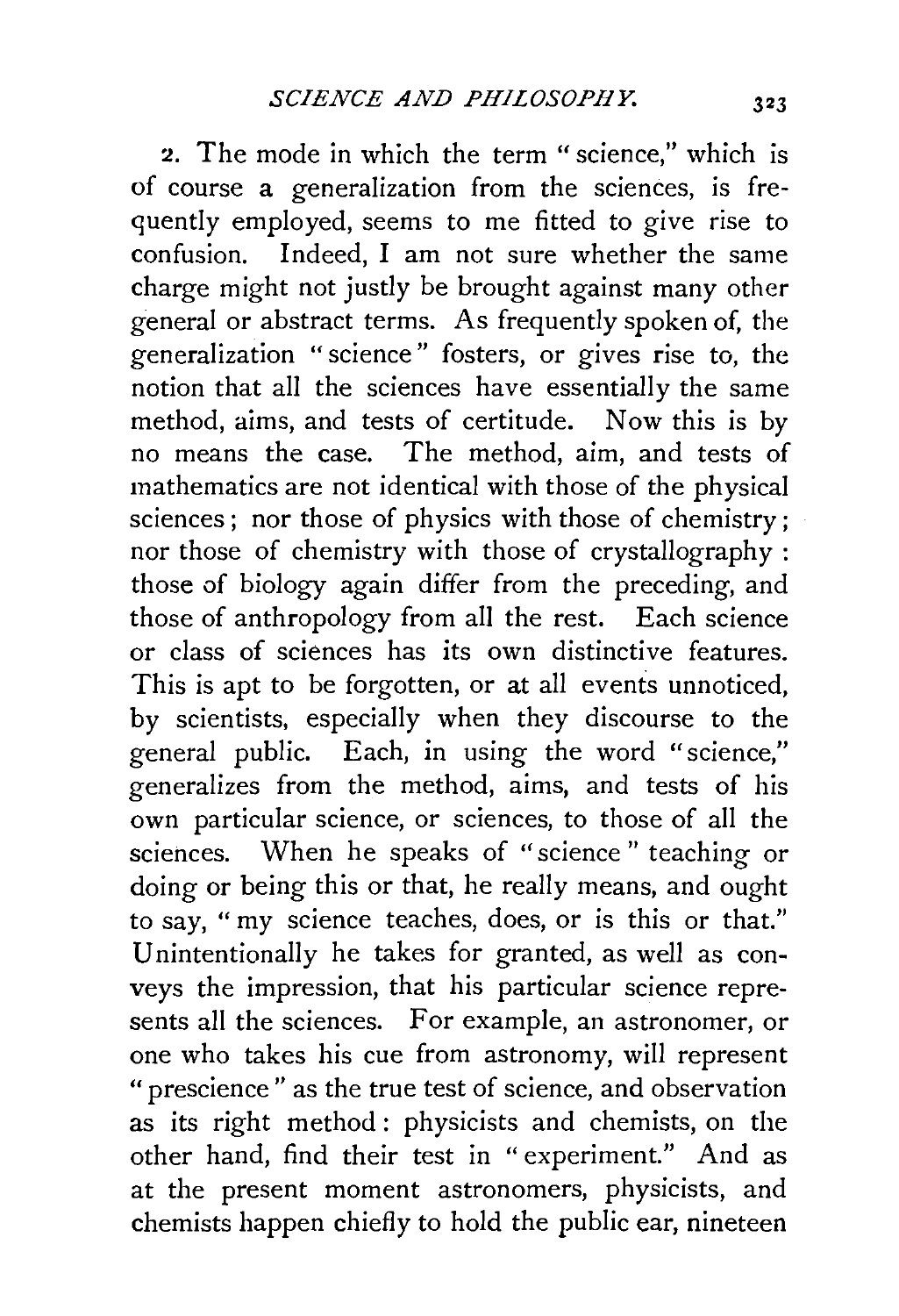out of twenty people are led into erroneous notions of the true criterion and method of scientific knowledge. I am far from meaning that these scientists consciously ignore the limits to which I have referred, or intend to sow confusion ; but it does appear to me that they themselves are sometimes unconsciously led astray by the habit of false generalization to which every one is liable to yield, more particularly such as have had little philosophical training. A conspicuous illustration of the confusion in question was supplied by the discussion started, some years ago, by certain scientists, on the efficacy of prayer. They insisted on "experiment" as necessary to the testing of its worth — experiment, that is, of somewhat the same kind as that which the chemist is accustomed to employ: experiments of a certain kind, be it remarked, not only being admissible, but always a strong point with Christian teachers. If they had required of an astronomer, or physiologist, or sociologist, or mathematician, to proceed after the same manner as a chemist or physicist, they would, I think, have been accounted unreasonable.

For these reasons the abstract term "science" ought not to be used in controversy, either with religion, morals, or philosophy, without care being taken to define its scope. I shall accordingly generally use the more concrete expression "sciences."

But, to return from this digression, the question is, What is the true and essential aim of the several material or inductive sciences? I do not ask what each individual scientist consciously seeks for; but what is the goal which he instinctively aims at reaching? what are the main features of the results at which he arrives ? It often happens that a truer interpretation of men's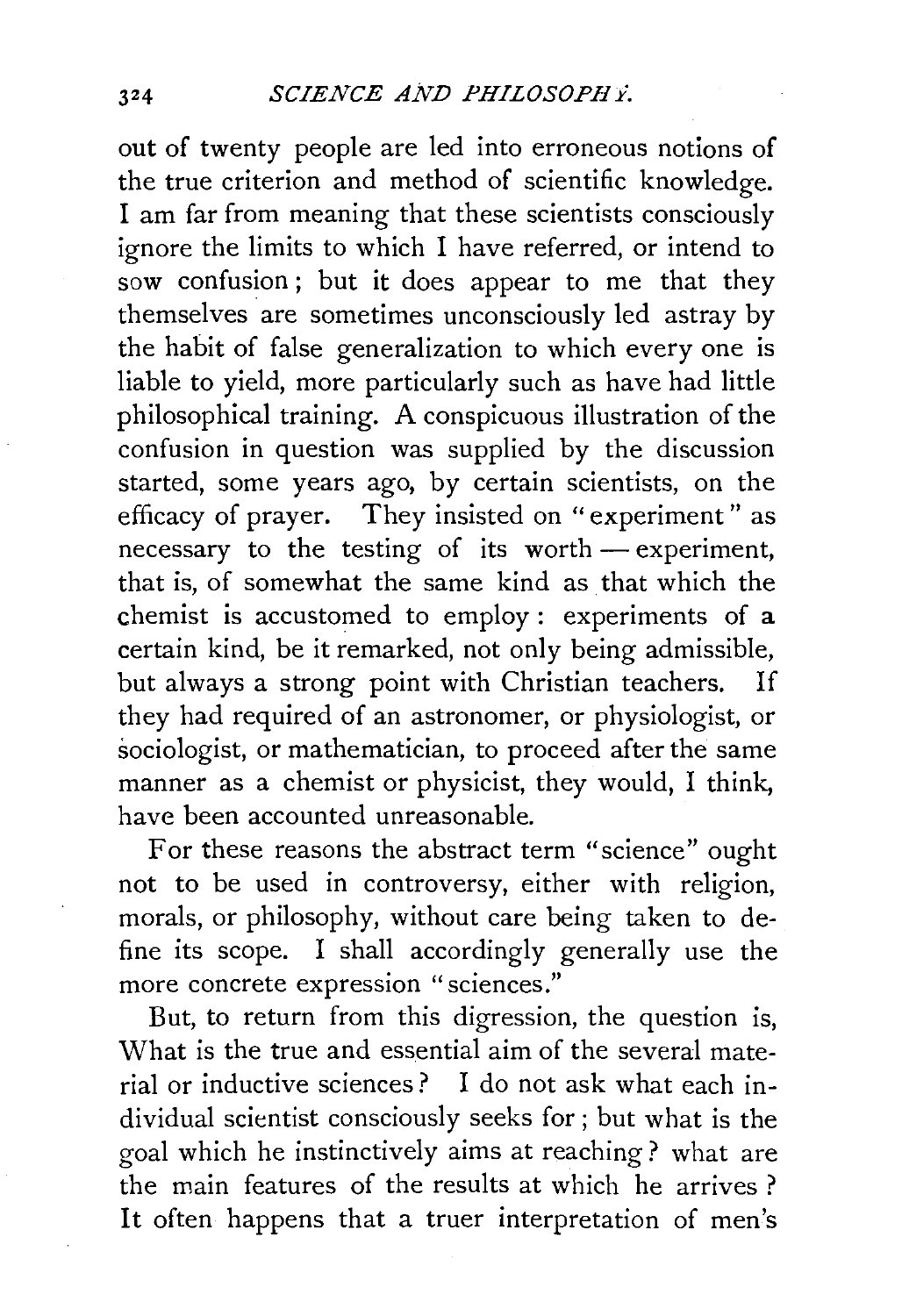aims may be drawn from the direction unconsciously taken by their thoughts than from the theories which they consciously advocate.

Let us commence our inquiry with the *Physical Sciences,* under which may be included astronomy, mechanics, heat, electricity and magnetism, acoustics, optics. What is their aim ? Their aim is to ascertain causes and modes of relation ; in other words, they seek forces and laws. The Positivists, no doubt, decline this description; or, at all events, they accept only the "laws" part of it. And yet the language of their leader, when he is not engaged in polemics, can have no other meaning. Comte says, indeed, "We have nothing to do with the causes or modes of production of motion, but only with the motion itself :  $\cdot \cdot$  we hear too much still of the old metaphysical language about forces and the like ; '' and yet, immediately after, he tells us that " the business of rational mechanics is to determine how a given body will be affected by any different forces vrhatever, acting together, when we know what motion would be produced by any one of them acting alone." <sup>1</sup> What do the words "body," "affected by," " forces," " produced by," "acting," denote, if not the very things he denounces as "metaphysical" ? In another place, after vehemently protesting that gravitation is a mere law, he adds, "Gravity is the only natural *force* that we are practically concerned with in rational statics." <sup>2</sup> Again, " the object of dynamics" is defined as " the study of the varied motions produced by continuous forces." 3 "Gravitation" is affirmed to "maintain the order of our system and universe;" and yet in

> • Martineau's "Comte," vol. i. p. 107. • Ibid. 3 Ibid. vol. i. P• 126.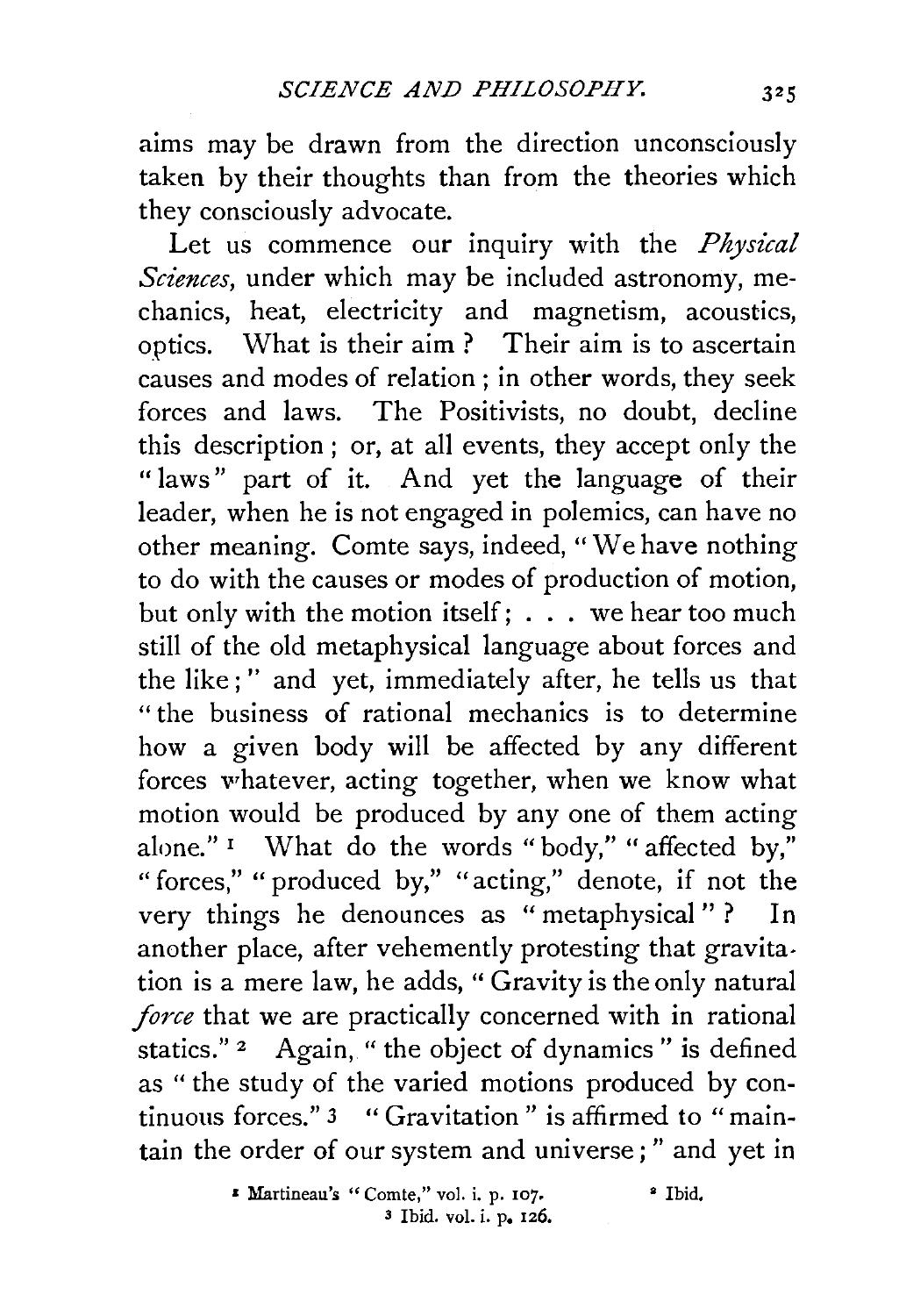the same connection we are assured that " their stability is a simple consequence of the working of mechanical laws."<sup>1</sup> In other words, if law mean simply mode of sequence or coexistence, the order is its own cause ! Elsewhere, too, in numerous places, gravitation, heat, light, and so forth, are spoken of as forces and agents ; and what their respective sciences deal with is, directly or indirectly, represented to be forces and laws. In his treatise on physics, Deschanel remarks, " Science can only exist where there is a mass of accurate knowledge in which the facts are related to each other and studied in connection with the causes which produce them." He speaks too of "laws being frequently disguised by disturbing causes," though he is also aware that "when the general law of a class of phenomena is known the expression of this law is often called the physical cause of the particular phenomena which it includes." 2 He defines force as "any cause which tends to urge a material point in a definite direction with a definite velocity;" with which may be compared the more careful definition of Balfour Stewart, " Force is that which changes the state of a body, whether that state be one of rest or motion." It would seem just, therefore, to define the aim of the physical sciences as the discovery of causes and laws.

We next interrogate *Chemistry.* With what is this science chiefly concerned? What does it seek to discover for us ? What are its actual results ? Again let us hear what Comte says on the subject. After observing that chemistry, like physics, which precedes it, and physiology, which follows, has for its "object the molecuiar

• Martineau's "Comte," vol. i. p. 143·

\* Deschanel's " Physics," translated by Everett, pp. 1-5-

 $326$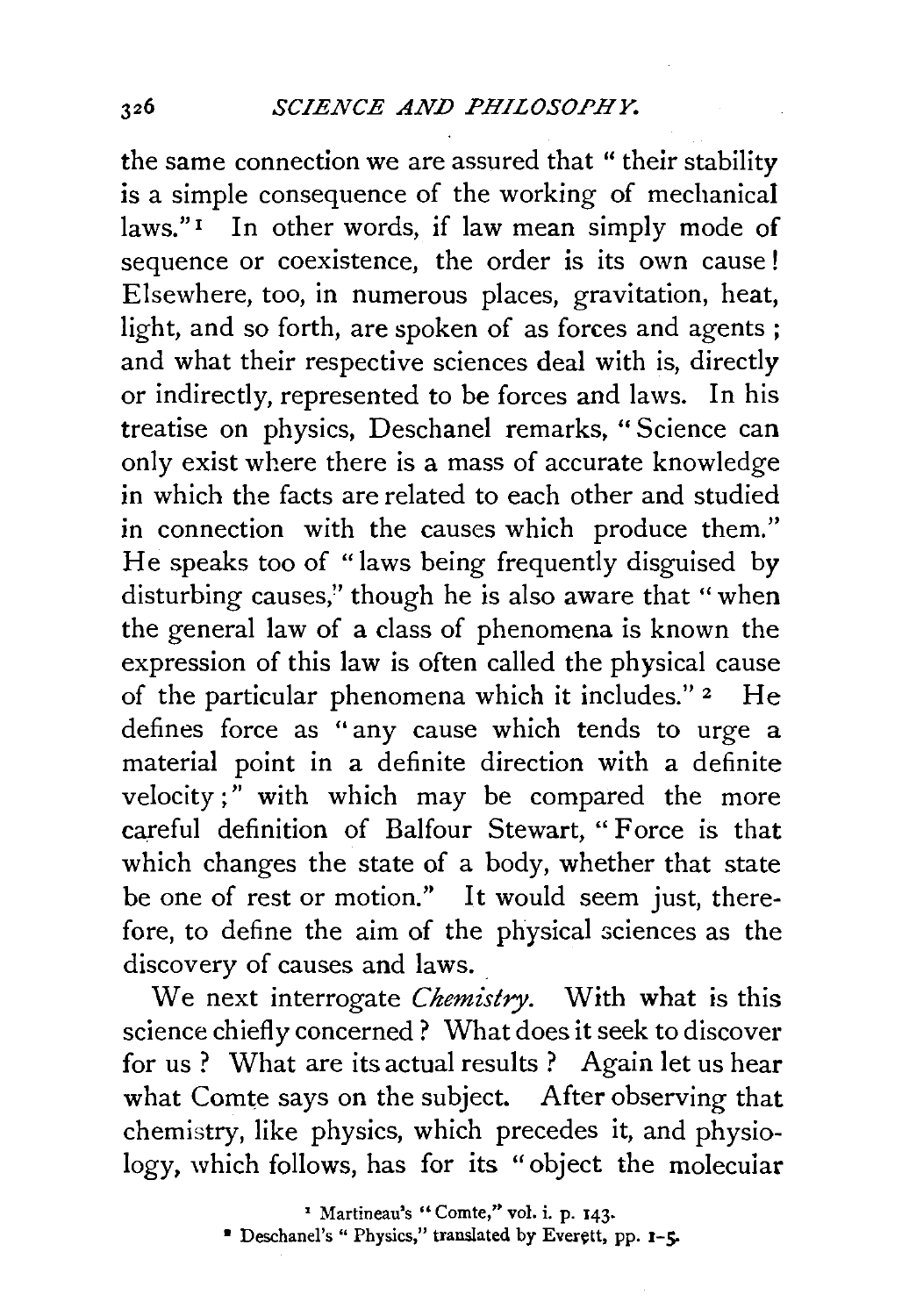activity of matter," he goes on to say that "chemical activity occasions a profound and durable change in the very composition of the particles." He further defines chemistry as relating " to the laws of the phenomena of composition and decomposition, which result from the molecular and specific mutual action of different substances."<sup>1</sup> Now in this definition there are three distinct points—there are *laws*; there is *action*, which surely implies a force or forces; there is further *result,*  which again involves causation; and there are *substances* as distinguished from phenomena : and these three points—law, force, substance—constitute the aim of chemistry. What is peculiar to it, as distinguished from physics proper, is the search for substances. This view is in harmony with the references Comte elsewhere makes to the "simple substances," and to the atomic theory. The three elements in question are distinctly recognized also in Miller's definition :2 "The province of chemistry is to ascertain the nature of the differenl. component substances-components of the substances ordinarily met with-to trace their mutual actions on each other, to effect new conbinations of these components with each other, and to define the conditions under which the combinations existing around us are producible." In speaking further of "elements, or simple substances," of "ultimate particles," and expressing the opinion that the "divisibility of matter has its definite limits," he distinctly brings out the feature by which chemistry is distinguished from physics; and his language is common to chemical scientists.

*Crystallography,* though a branch of mineralogy and

<sup>&</sup>lt;sup>1</sup> Martineau's "Comte," vol. i. p. 291. <sup>\*</sup> Miller's "Chemistry," vol. i. p. 1.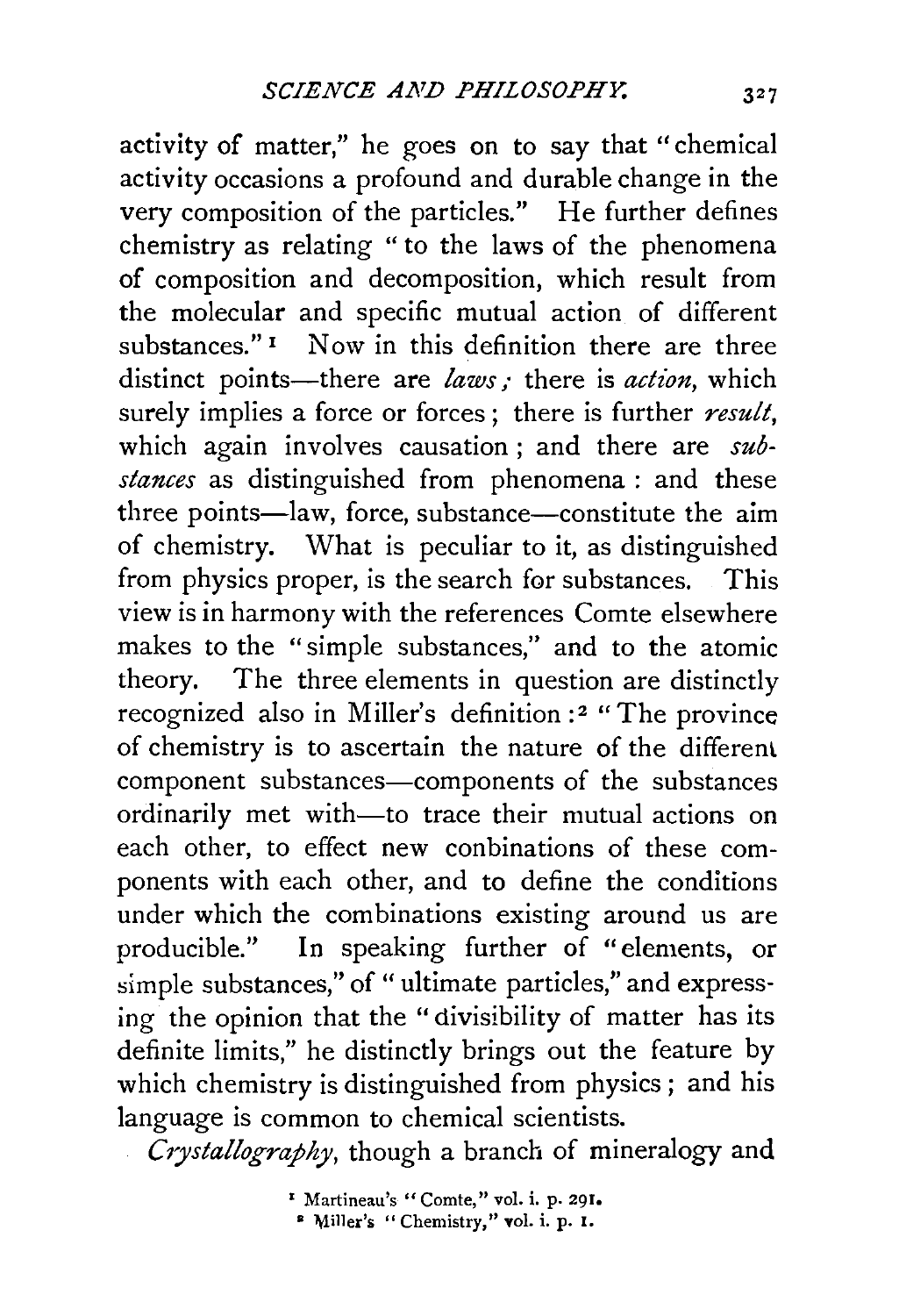closely related to physics and chemistry, has so specific a character and function of its own, that it deserves separate examination. Indeed, some scientists have evinced an inclination to regard it as rather the link connecting chemistry with biology than as belonging, like chemistry, solely to the domain of the inorganic. In that which differentiates it from the rest of the inorganic world, it seems to pass over into the organic. But, leaving this question aside, let us ask, What are its great aims ? What is its contribution to knowledge? To the forces, laws, and substances of which chemistry treats it adds what, for lack of a more satisfactory term, I will call *idea;* by which I mean, substantially, form, or type-symmetrical regular form, by whatever conditioned and produced. Dana, in his treatise on mineralogy, defines the object of crystallography to be the ascertaining of the internal structure, fundamental forms, and the laws regulating the variations of crystals. He speaks of crystals having "fundamental forms" (p. 13); of their "forms being constant;" of each having a distinct shape of its own, as much as each animal or plant, and as being as readily distinguished by the characters presented to the eye. He speaks of the "irregularities of crystals " (p. 45) ; of " perfect crystals " (p. *2* I) ; of "the distortions of crystals" (p. 46); of "imperfect crystallizations" (p. 52). Miller,<sup>1</sup> too, in the work already quoted, says that "the general principle on which the classification of crystals is founded is the symmetrical arrangement upon which every crystalline form is constructed." The words quoted clearly recognize the point to which I drew attention. So also do such statements as the following. " If a crystal rest

<sup>1</sup> Miller's "Chemistry," vol. i. p. 120.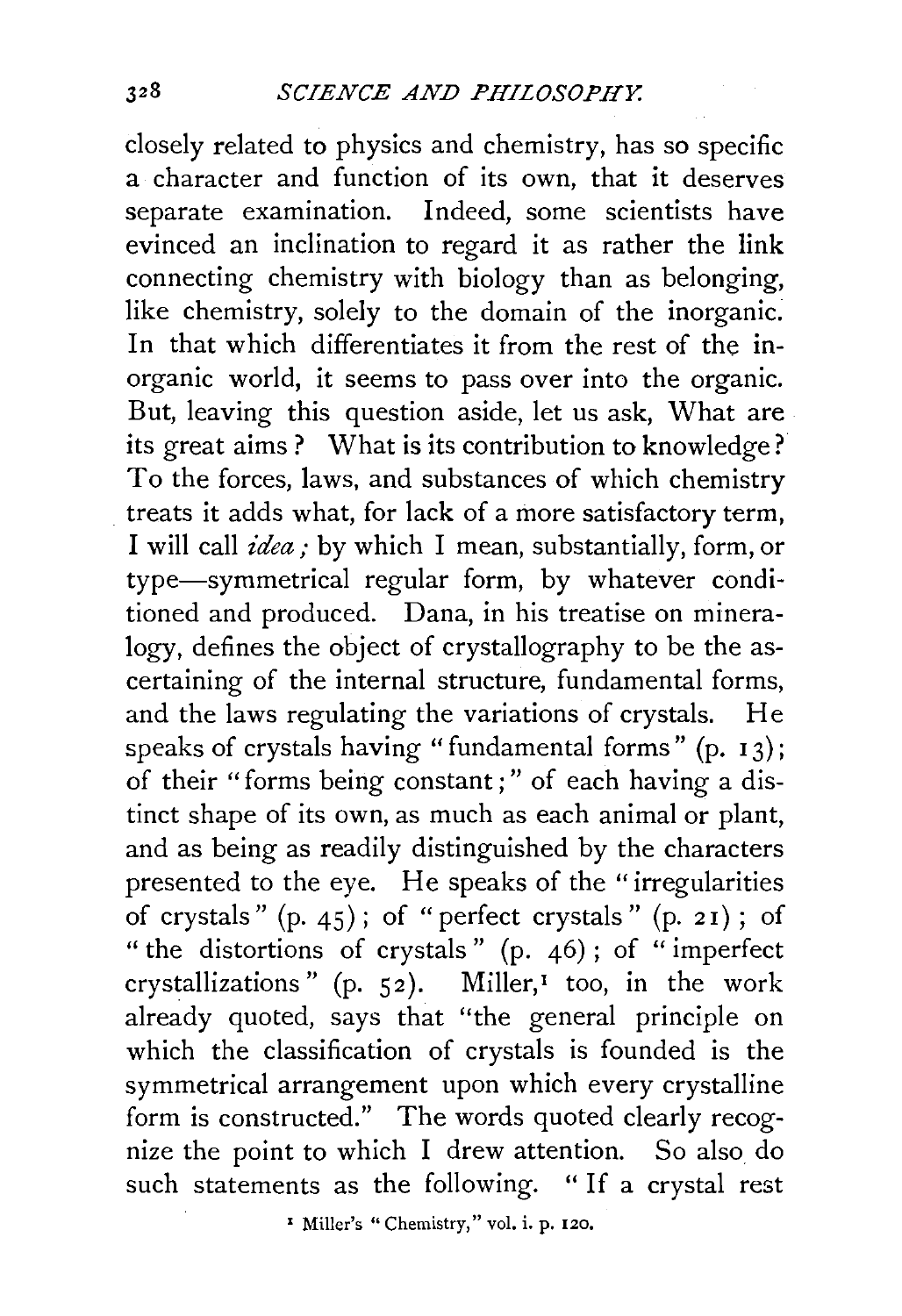upon one face during its formation, the mechanical obstacle to its symmetrical development is frequently the cause of considerable interference with the regular growth in this direction." " Some crystals exhibit forms termed pseudo-morphous, that is to say, they exhibit forms which are not truly related to their crystalline system." $\frac{1}{1}$  In short, then, each crystal has its *idea*, by which it is judged as by a standard. When it conforms to the idea **it** is called perfect, symmetrical ; when it does not, **it** is called imperfect, pseudo-morphous, and the like. Crystallography, accordingly, may be said to be concerned with the search for ideal forms. If it were not, it would surely be strange to find **it** thus speaking of perfection and imperfection, truth and the like.

If we pass on to consider the *biological sciences*, which have organic existences for their subject-matter, we shall gain a new conception of the aims of science. For these sciences have not only the aims which I have shewn to belong to the sciences of the inorganic, namely, cause, law, substance, idea, but also one specifically their own, namely, proximate, if not ultimate, causa finales, or ends. In other words, they are teleological. So far as substances are in question, they belong to the domain of chemistry-organic chemistry -- on which it is unnecessary for my purpose further to touch.

Whatever view may be taken of such expressions as " vital force," so long as biologists speak of the "action" and " reaction" going on between organs, or organisms, and their environment ; so long as even the most persistent denouncer of the search for forces, causes, and

1 Miller's "Chemistry," vol. i. p. 121.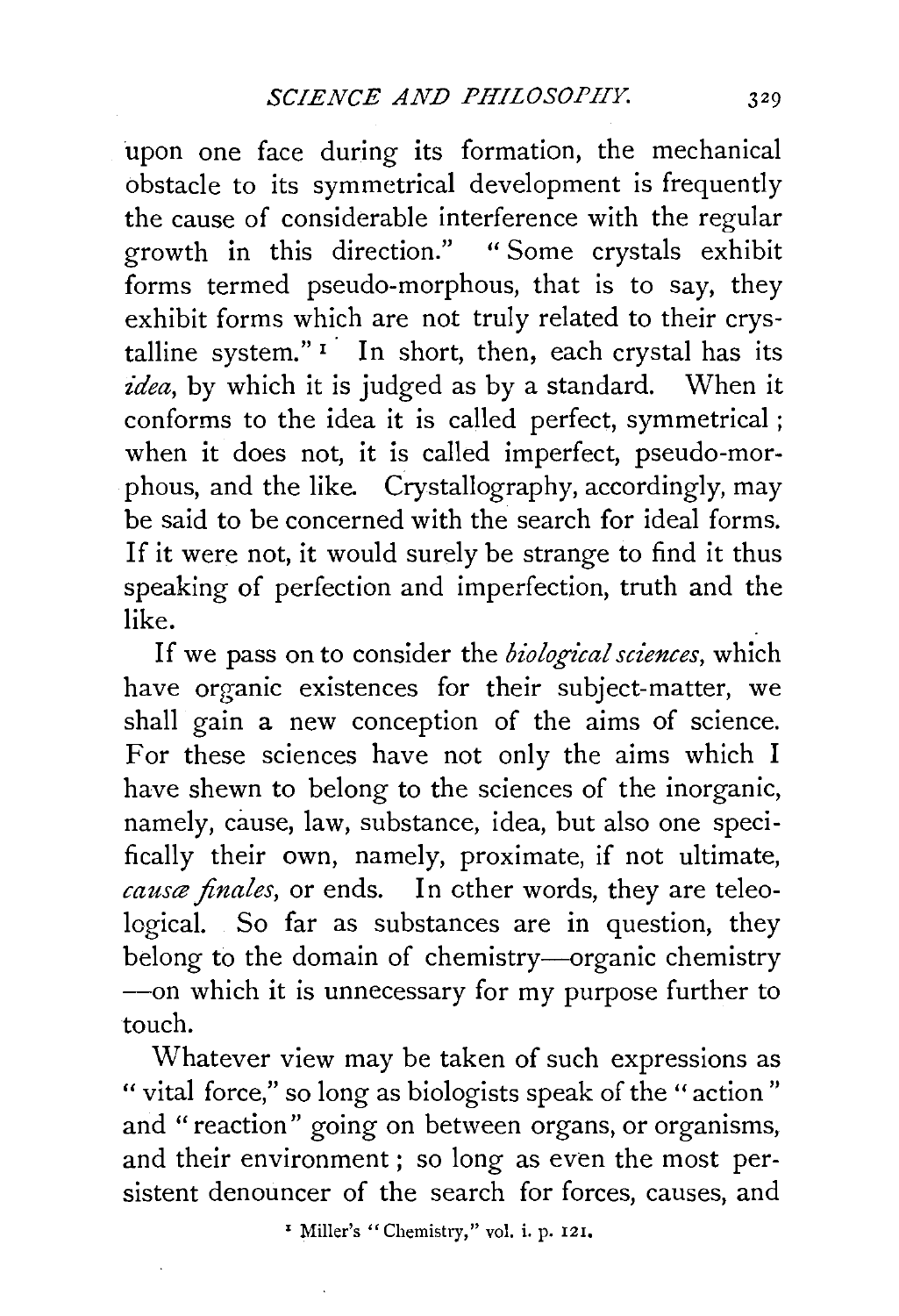the like, namely, Comte, uses such language as the following: "Placed in a given system of exterior circumstances a definite organism must alway *act* in a necessarily determinate manner; and inversely, the same action could not be precisely *produced* by really distinct organisms ; " so long as he defines the end of the sciences as, "given the organ or organic modification, to find the function or act, and reciprocally,"  $\frac{1}{1}$  it can scarcely be disputed that biology is engaged in the investigation of forces, agents, causes. Action without agent, production without producer, would be an absurdity; and whether we shall designate the agent or producer, force or cause, or otherwise, is a mere question of terms. Taking for granted that it is engaged in the search for *laws-an* assumption which probably no one will question-let us still further consider what is implied by the references to " type," " homologue," " homotype," " analogue," " normality," " abnormality," "monstrosities," "departures from the normal type," and the like, which are scattered over the pages of biological works ? What else but an analogue to that which, in the case of crystals, I designated idea ? Every vegetable and animal organism seems designed to realize, or embody, a form peculiar to itself; and any serious deviation therefrom is described as a " defect" or "imperfection." The notion, is applied to everything connected with organisms, from the cell, whose primary and normal form is affirmed to be spherical, up to the most complicated animal structure. In discussing biology, Comte uses the following language: "Man must necessarily be the type of the science, because he is the most complete epitome of the

' Martineau's "Comte," vol. i. p. 364-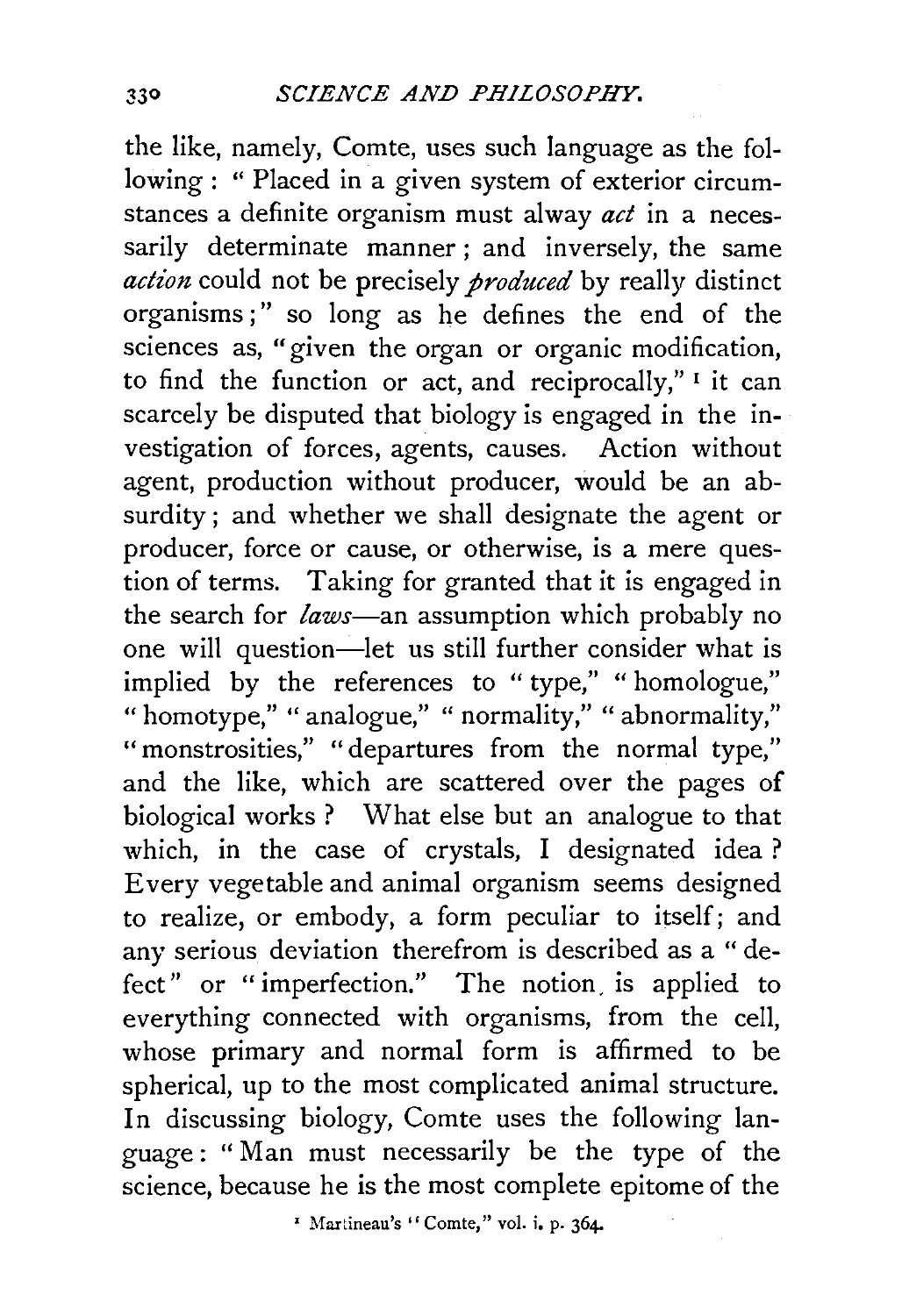whole range of cases ; man in his adult and normal state." $\mathbf{I}$  He speaks, further, of the complete subordination of the vegetable to the animal life as the " ideal type" towards which humanity tends;<sup>2</sup> and of the "idea of man as the only possible standard to which we can refer other organic systems." 3 If the now current notion that all organisms are undergoing slow modification towards something very different from themselves be true, it may seem to some that science must give up the search for what I term the idea-at all events in biology. And yet idea is not excluded because it is not original, primary—in the absolute sense, permanent. There may be no such thing as species, or genera, in the old sense; the boundary lines may be constantly shifting ; all forms may be subject to a perpetual flux ; but nevertheless it may be undeniable that an idea-as impulse, norm, goal--may be immanent in, interwoven with, every individual organism. The recognition of this fact is sufficient for my purpose ; and that it is recognized, explicitly or implicitly, it is impossible to dispute. But even in a sense more nearly identical with the notion of species and genus it is unquestionably present to, and has influence over, the minds of scientific biologists.

No subject acts more irritatingly on the mind of Comte, and Positivists generally, than that of final causes ; and yet Comte himself closes a long tirade against them with the words : "The science of biology is continually engaged in establishing a harmony between the means and the end."4 Elsewhere, too, we read of " vegetative life being *destined* to support the

<sup>1</sup>Martineau's "Comte," vol. i. p. 373· 3 Ibid. vol. i. p. 365. • Ibid. vol. i. p. 363- 4 Ibid. vol. i. p. 395·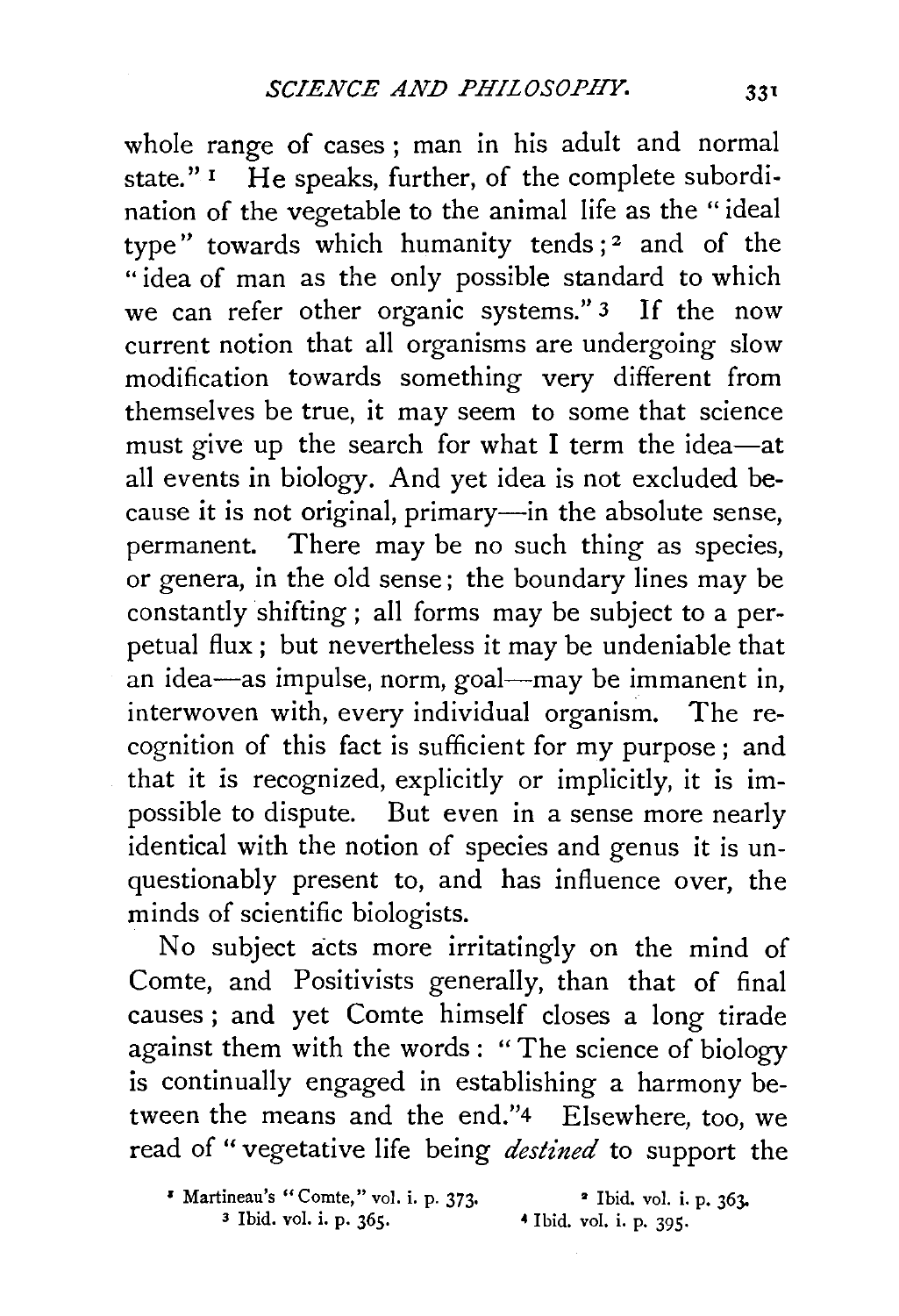animal, which is erected into the chief end and preponderant character of organic existence."<sup>1</sup> Referring to organic tissues, he also remarks : " By an increasing condensation of the parent tissue, three distinct but inseparable tissues proceed from the derma, all of which are *destined* to an important, though passive, office in the animal economy."<sup>2</sup> Indeed, the notion of end, design, final cause, really underlies such terms as "organ," " function," " environment," " office," " conditions of existence," and the like ; and these terms are thickly strewn over the pages of Comte and other writers of his school. But no one furnishes more striking evidence of the truth of what I am maintaining than the man who is supposed to have given the death-blow to all teleology, namely, Darwin. Illustrations of the power of the teleological idea over him might be adduced by the score, if it were necessary ; but one or two must suffice. In his work "On the Fertilization of Orchids" he says: " The labellum is developed into a long nectary, *in order* to attract Lepidoptera; and we shall presently give reasons for suspecting the nectar is *purposely* so lodged, that it can be sucked only slowly, *in order* to give time for the curious chemical quality of the viscid matter settling hard and dry."<sup>3</sup> And, again, of one particular structure he says: "This contrivance of the guiding ridges may be compared to the little instrument sometimes used for guiding a thread into the eye of a needle."4 The notion that every organ has a use, or a purpose, would even seem, from the following extract, to have

*•* Martineau's "Comte," vol. i. p. 363. • Ibid. vol. i. p. 407.

<sup>3</sup> Quoted by Cocker, "Greek Philosophy," p. 221 *et seq.,* where also may be found references to Harvey, Cuvier, and Whewell.

<sup>•</sup> Darwin, " On the Fertilization of Orchid;," p. 29.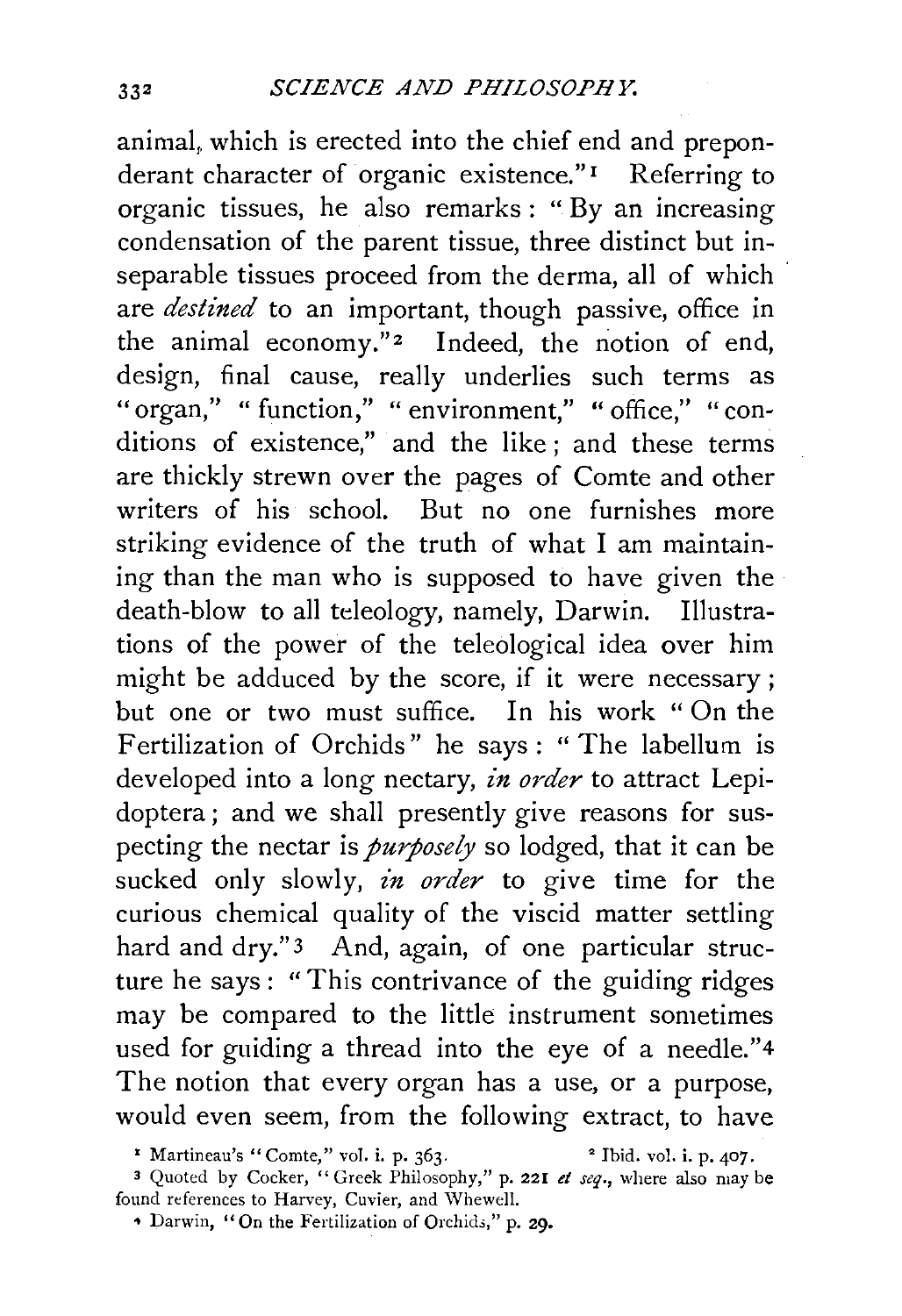guided him in his discoveries. "The strange position of the labellum, perched on the summit of the column, ought to have shewn me that here was the place for experiment. I ought to have scorned the notion that the labellum was thus placed for no good purpose. I neglected this plain guide, and for a long time completely failed to understand the flower." 1

We come, finally, to *Psychology,* which may be regarded as one of the natural sciences, if at least we take the word " natural" in its widest sense. That the psychologist is interested in the same aims as the physicist, chemist, and biologist, scarcely needs establishing. He involuntarily asks after the nature of the soul, after the something which lies behind the constantly changing phenomena of feeling, thought, emotion, and which gives them their unity. No problem so completely absorbs his attention as the problem of the *wz'll-that* force which in the last instance seems to move itself from within. Law, in his domain, is too familiar a conception to need more than a passing reference. That there is a *type,* an *idea,* to be realized by every man, which makes its presence felt rather in the form of instinctive tact than of a consciously seen copy, and that the determination of this idea for the physical, intellectual, and emotional life is a point of supreme importance, must surely be evident enough from what is being constantly said and written about right and wrong, nobility and baseness, normality and abnormality, progress and retrogression, ideals and the contrary, in connection with human conduct and nature ; and a man without conscious *aims, ends*—that is, whose conscious life is not under the guidance of final causes,

<sup>1</sup> Darwin, "On the Fertilization of Orchids," p. 262.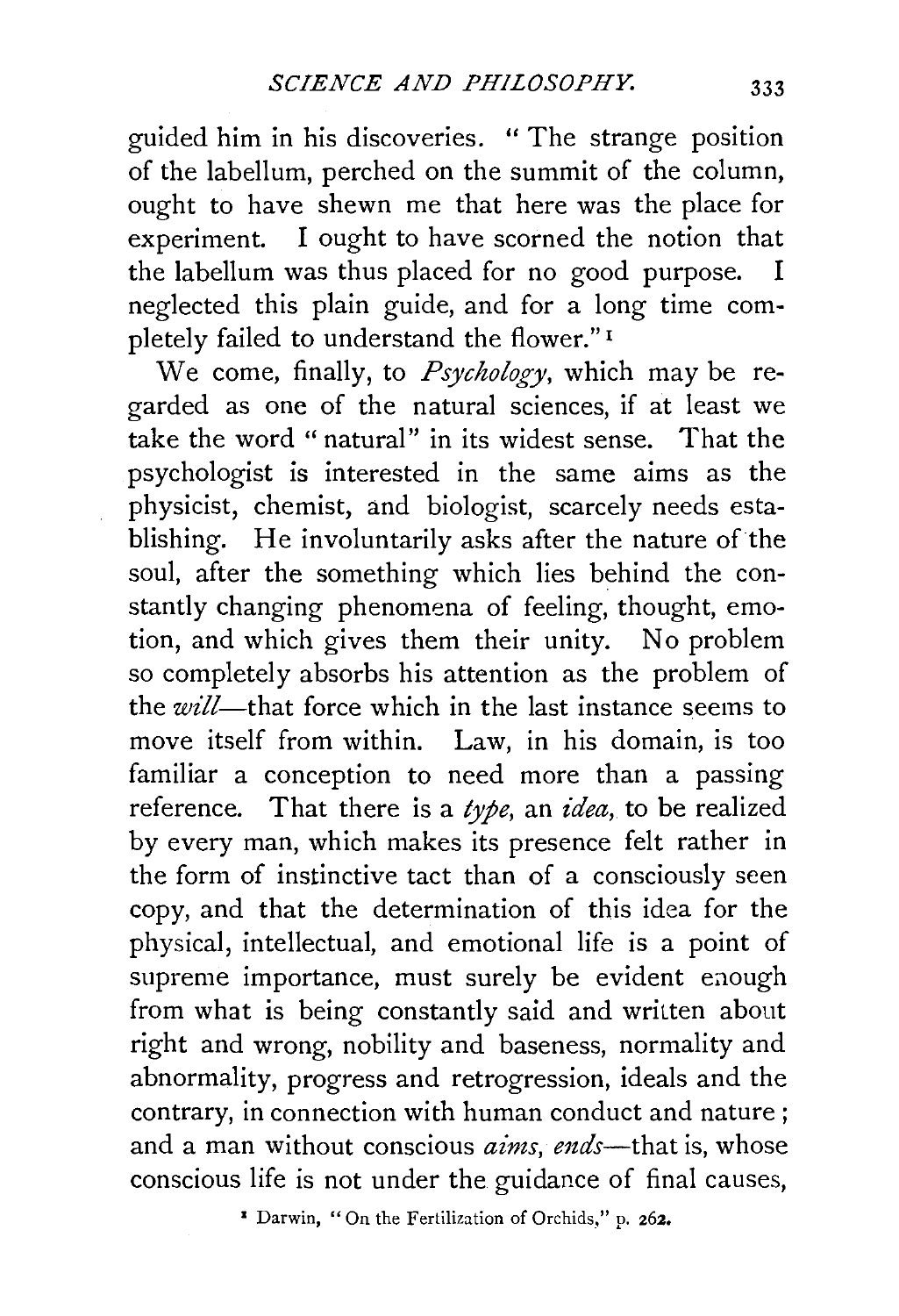and whose own ends are not felt to be secondary to some greater and vaster ends which his activity is meant to subserve-if he deserve the name of man at all, is certainly not recognized as a type of man worthy of our admiration and imitation.

These, then, would appear to be the ruling aims or principles of the sciences-cause, substance, law, idea, end. It is for these that the mind searches, more or less consciously ; it is in these that the mind really rests. They may be described as the essential element of the knowledge aimed at in scientific inquiry. Whatever else is characteristic of the sciences-as, for example, classification and the like-is either preparatory, subordinate, or reducible to these elements.

But if the view just propounded of the aims of the sciences be correct, then, following Mr. Spencer's formal guidance, we shall have to define Science and Philosophy in themselves and in their mutual relation as follows : $-T$ he sciences aim to ascertain the substances, causes, laws, ideas, and ends of the particular domains of the cosmos of phenomena to which they relate ; philosophy aims at ascertaining the substance or substances, cause or causes, law or laws, idea or ideas, and end or ends, of the entire cosmos of phenomena.

If this is philosophy, philosophy, we are assured on all hands, is impossible. But if science, in the sense described, be possible, philosophy, too, in the sense described, is within the bounds of possibility. Notwithstanding the difference in the extent of their several domains, both, I venture to think, stand or fall together. The tangible objections against the possibility of philosophy are drawn from the immensity of the cosmos and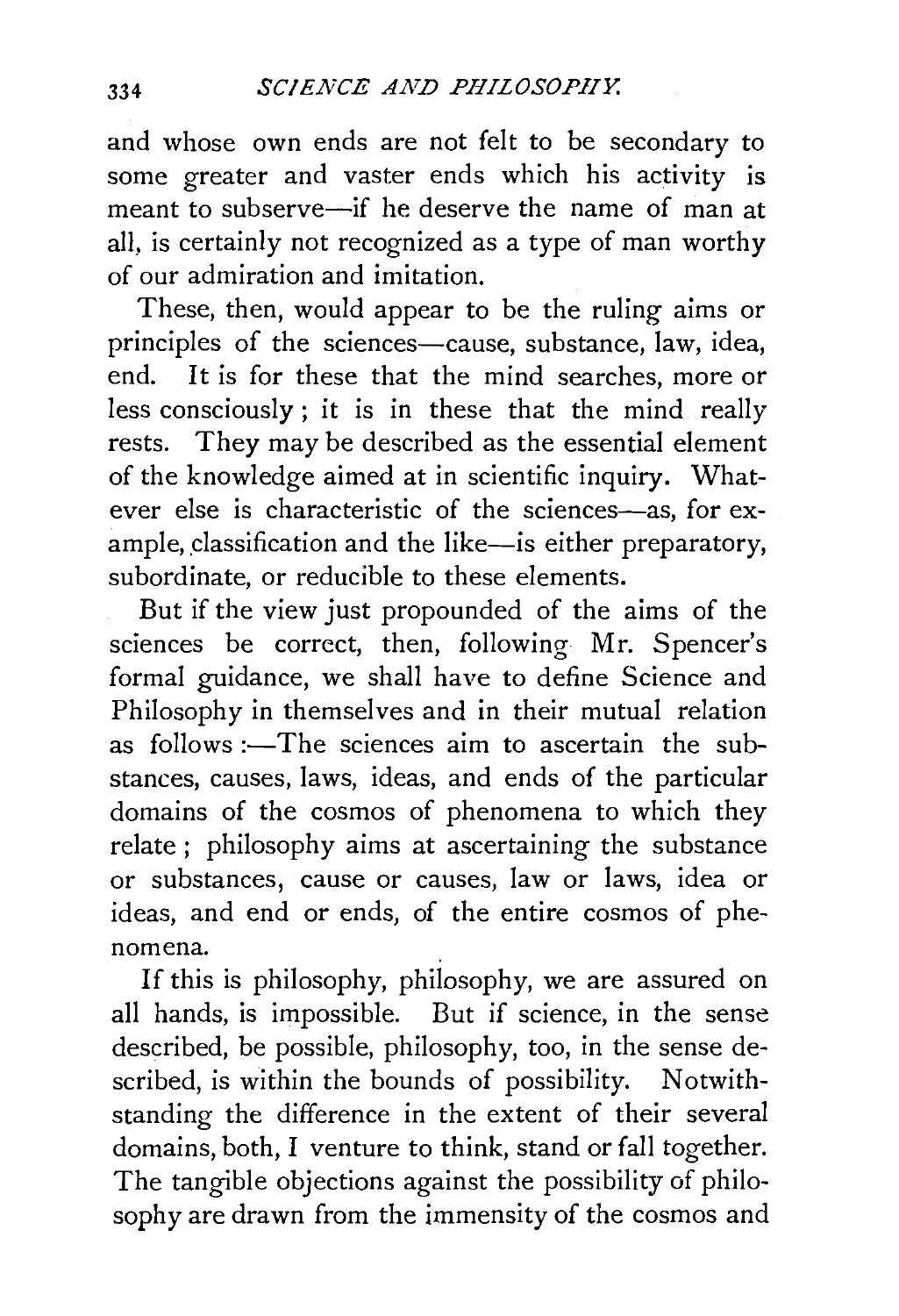the limitations of the human intellect. These same difficulties, however, lie as truly in the way of philosophy, in the sense advocated by Mr. Spencer, or indeed in any sense differentiating it from science, as they lie in its way in the sense given above.

I shall endeavour to justify the position I have assumed by an examination of the method ordinarily pursued in arriving at scientific results. How do the sciences arrive at the principles which I have affirmed to be the most essential feature of the knowledge they embody ?- the principles which are the more or less conscious goal of all scientific investigation ? The method of the sciences is commonly supposed to be inductive-exclusively inductive; that is, its results are a "generalization from experience,'' to use Mill's words, beginning with particulars and going on to generals ; and one of the chief reproaches brought against philosophy, as I have defined it, is that it does and must proceed by the method of deduction. How far, then, is it true that scientists proceed exclusively by what is commonly called induction? Let us see. Induction has to do solely with phenomena, whether of the outer or inner world-with experiences, or, as we may put it, primarily with affections of the outer or inner sense. These phenomena, experiences, or sensations, are single, isolated, disconnected, considered as they are in themselves. All that induction can do is to collect and arrange them in accordance with certain marks or features of the phenomena themselves. It cannot go a step beyond. Whence, then, come the notions of substance, causation, law, idea, end, which we found to be actually the aim of scientific inquirers ? Not one of them is supplied by experience or by induction. Hume

 $\ddot{\phantom{0}}$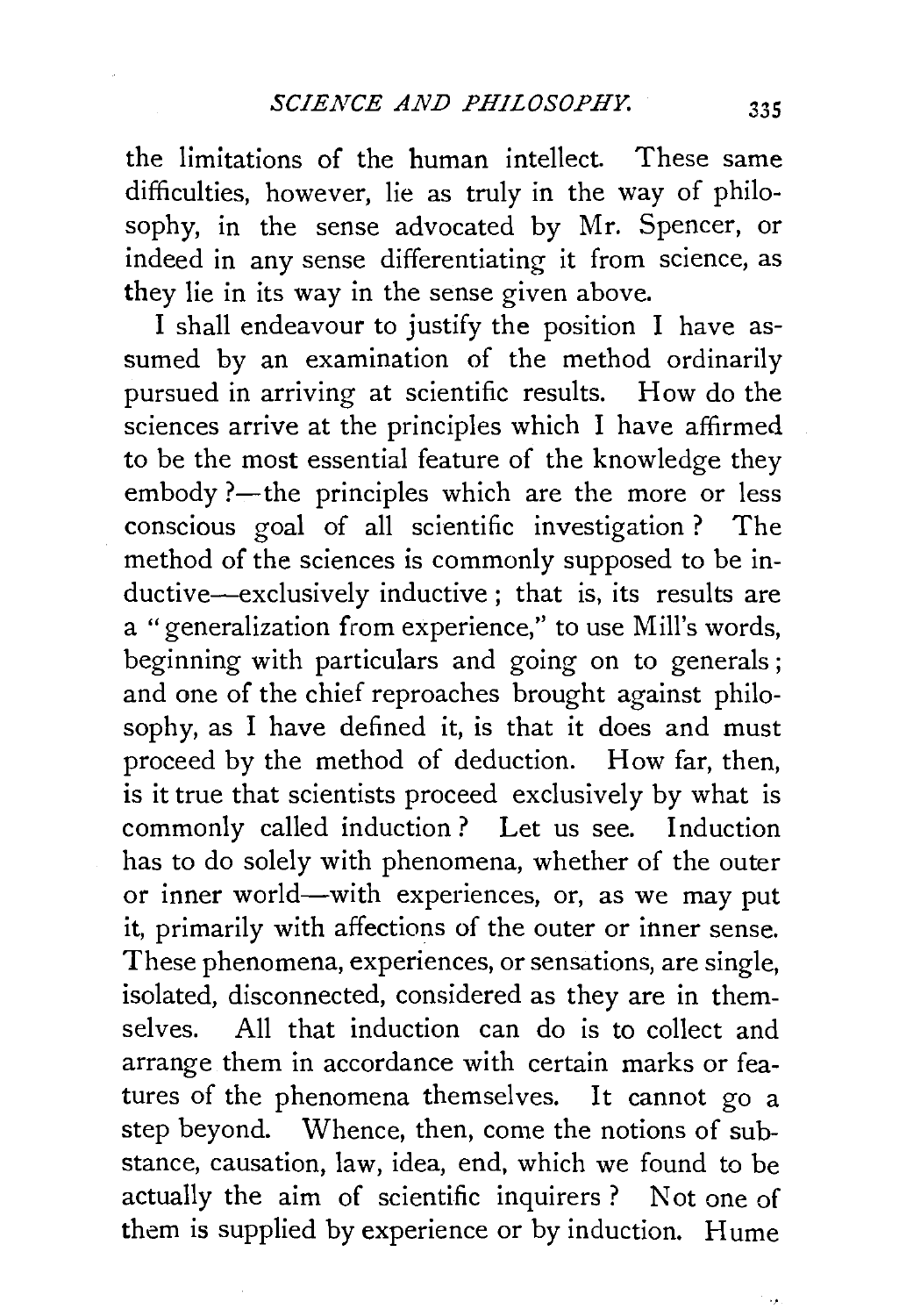was the first to call attention to this fact in connection. with causation ; but what he maintained with regard to cause, holds equally true with regard to substance, law, idea, end.

As far as cause, substance, idea, and end are concerned, many at the present time would assent to this position, perhaps cheerfully, under the impression that they had thus easily got rid of what are called metaphysical entities. But *law* also must be included among the things which are not supplied by induction. And what is science without law ? Unless the term be rigidly taken as simply and solely another expression for actually observed coexistences and sequences -which in point of fact it rarely, if ever, is-it certainly is not given us by experience. Whence, then, is it derived? It is derived primarily from the mind itself. We bring it with us, even as we bring with us the other notions to which I have referred. No exception can be made in favour of any one of them. They enter our science not like form, colour, and so forth, through the channel of sensation ; but, to use Locke's terminology, through the channel of reflection. The questions explicitly or implicitly put by science-What is the substance ? the cause ? the law ? the end ? are each and all alike suggested from within. We begin and carry on our inquiries under the influence and guidance of a congenital tendency, or rather necessity, to ask these questions. I do not of course mean that these notions have a conscious existence in the mind prior to experience, but that they are, as it were, the moulds into which thought casts experience. We can no more help thinking in these moulds than we can help moving the joints of our fingers inwards and not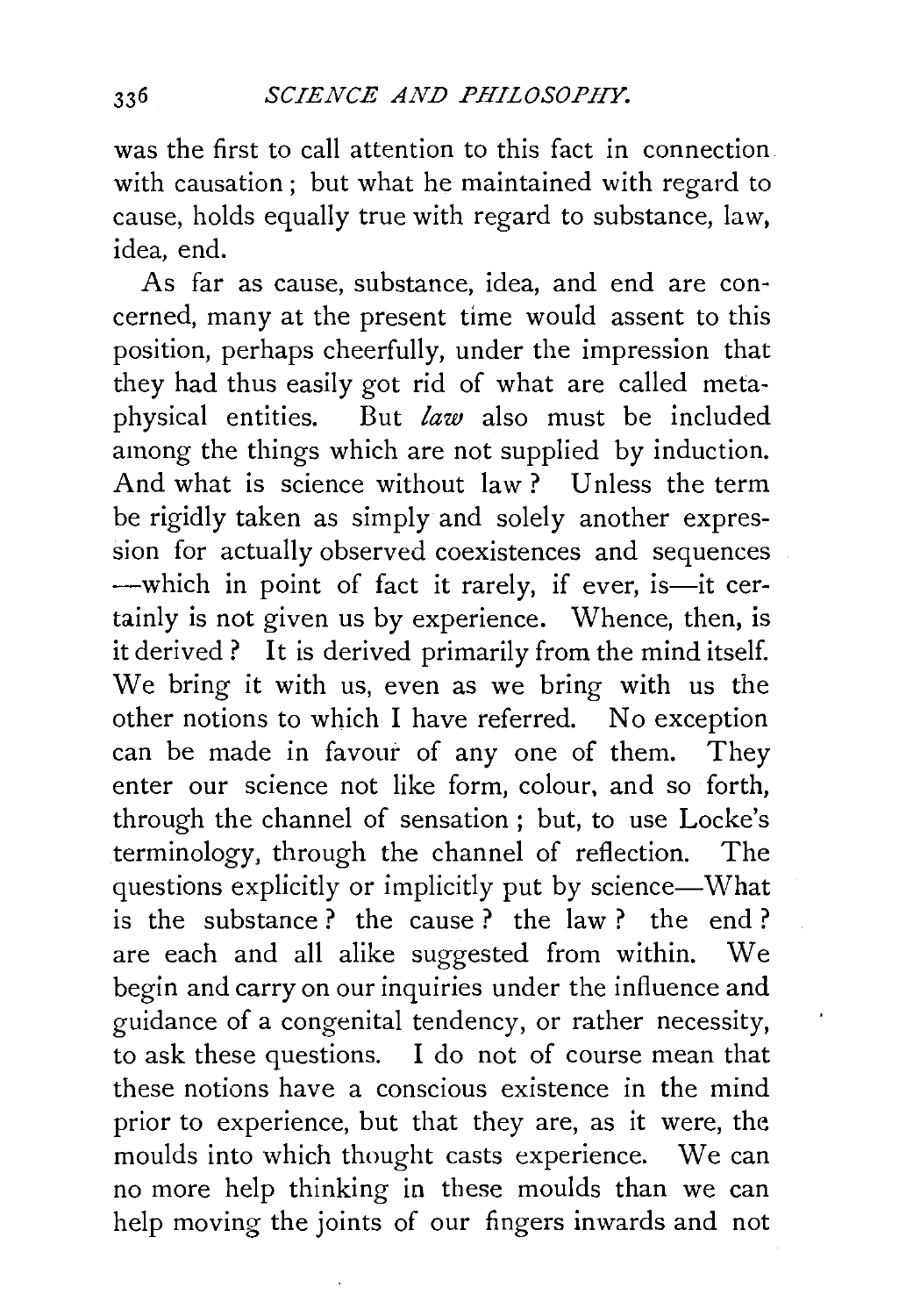outwards. In other words, when thought begins to act, the mind dictates to it what it shall seek, prescribes what it shall find. Scientific investigation means, therefore, in a very true sense, *the human mind finding itself in the world outside itself;* or, consciousness finding itself in the unconscious. Now this is neither induction proper, nor deduction proper. For lack of a better term, I would call it *analogical induction.* 

It may seem as though in taking this view of the origin of our conceptions of cause and so forth, I had pronounced sentence of condemnation on science, not to mention philosophy; or, at all events, on my own definition thereof. But, unfortunately, sciences exist ; and, still more unfortunately, mere induction is unable to give us a science of the type of, at all events, most of the sciences. Besides, a profound fallacy underlies the notion out of which this supposition springs-the fallacy that because mind finds itself in nature, therefore the results of its search lack objectivity, truth. Though backed by the authority of Kant, and though tacitly accepted by many eminent authorities of the present day, it is, at the bottom, an assumption, to which I would simply oppose the opposite assumption; namely, that because, and so far as, mind really finds itself in nature, therefore the results of its search are objective, true. In point of fact, we never have the consciousness of being in possession of knowledge or truth until we do find ourselves in that which we are investigating. Nor need this occasion surprise, if it be remembered that in reality the human mind is itself a part of the nature it investigates ; not separate therefrom, as seems too often to be unconsciously taken for VOL. VIII. 22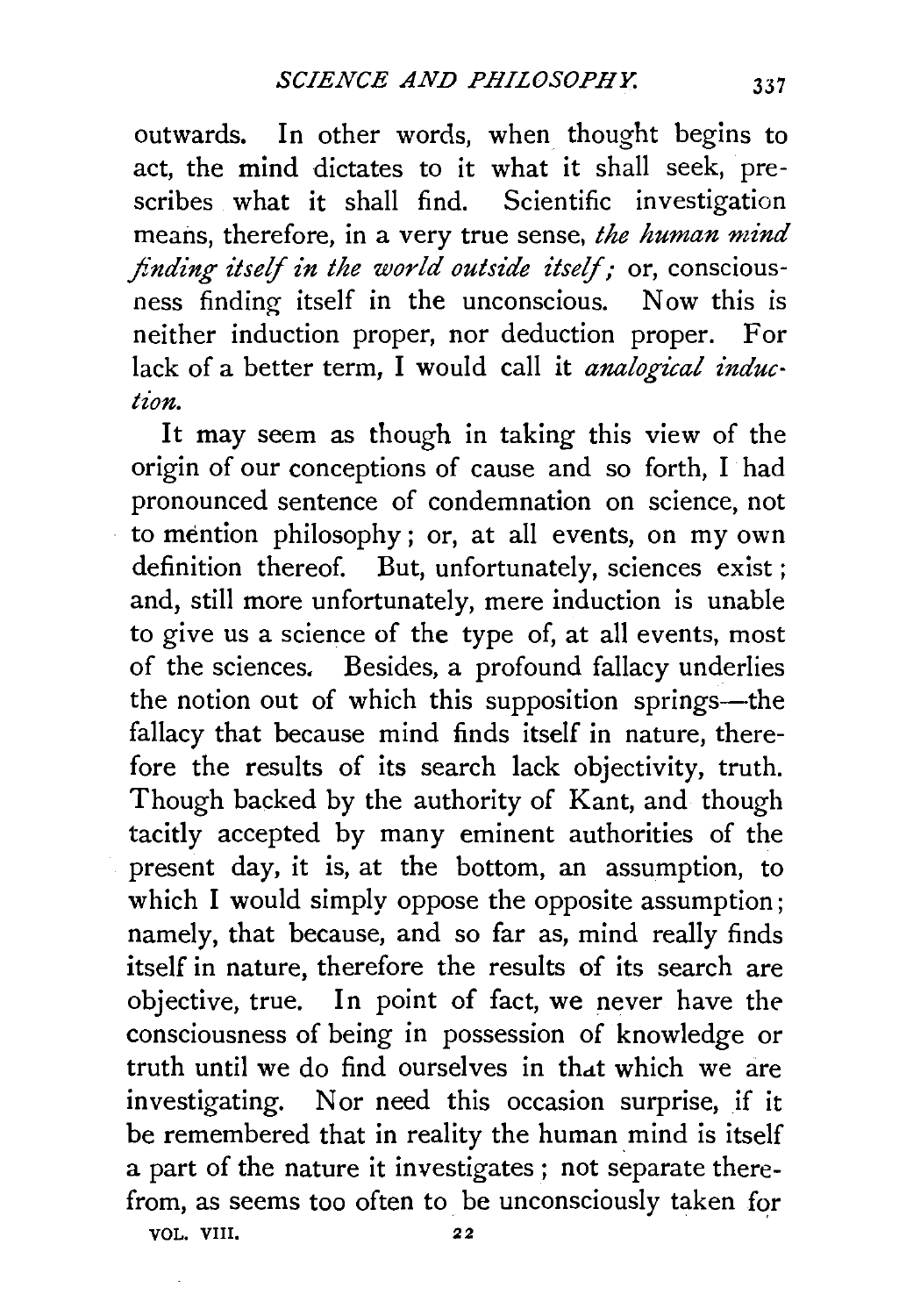granted; and that, accordingly, the mind examining nature is in a very true sense nature examining itself. In mind, nature becomes conscious of the principles of its own existence and development.

But what about philosophy ? The assertion that science and philosophy stand or. fall together may strike some as invalid, if for no other reason, yet because of the difference between the whole cosmos and the parts. It may be urged, "We are possibly justified in searching for the substances, causes, laws, ideas, and ends of the several parts of nature ; but what can warrant the effort to find out the ultimate substances and cause, the all-embracing laws, the central idea, and the true final end or ends of the entire universe ? " But I reply, the effort is inevitable, and surely, therefore, warrantable. As a matter of fact, men always have sought to give themselves an account of the universe as a whole, which is philosophizing; and they have done so with the feeling and conviction that they were then engaged in the loftiest occupation open to the human intellect-which after all tells for something. Men still philosophize, moreover; not least some who seem most earnestly to scout the notion. Unfortunately, however, they philosophize wrongly, in that they apply principles which hold true of some one section with which they have familiarized themselves, to the cosmos in its entirety. And, further, so long as the idea that the system, of which we form a part, constitutes a great whole forces itself on the attention of men, so long will they be impelled to the endeavour to unlock the whole mystery. Nor is any lesson more obviously taught by modern scientific investigation than this : that all the parts of the universe are corre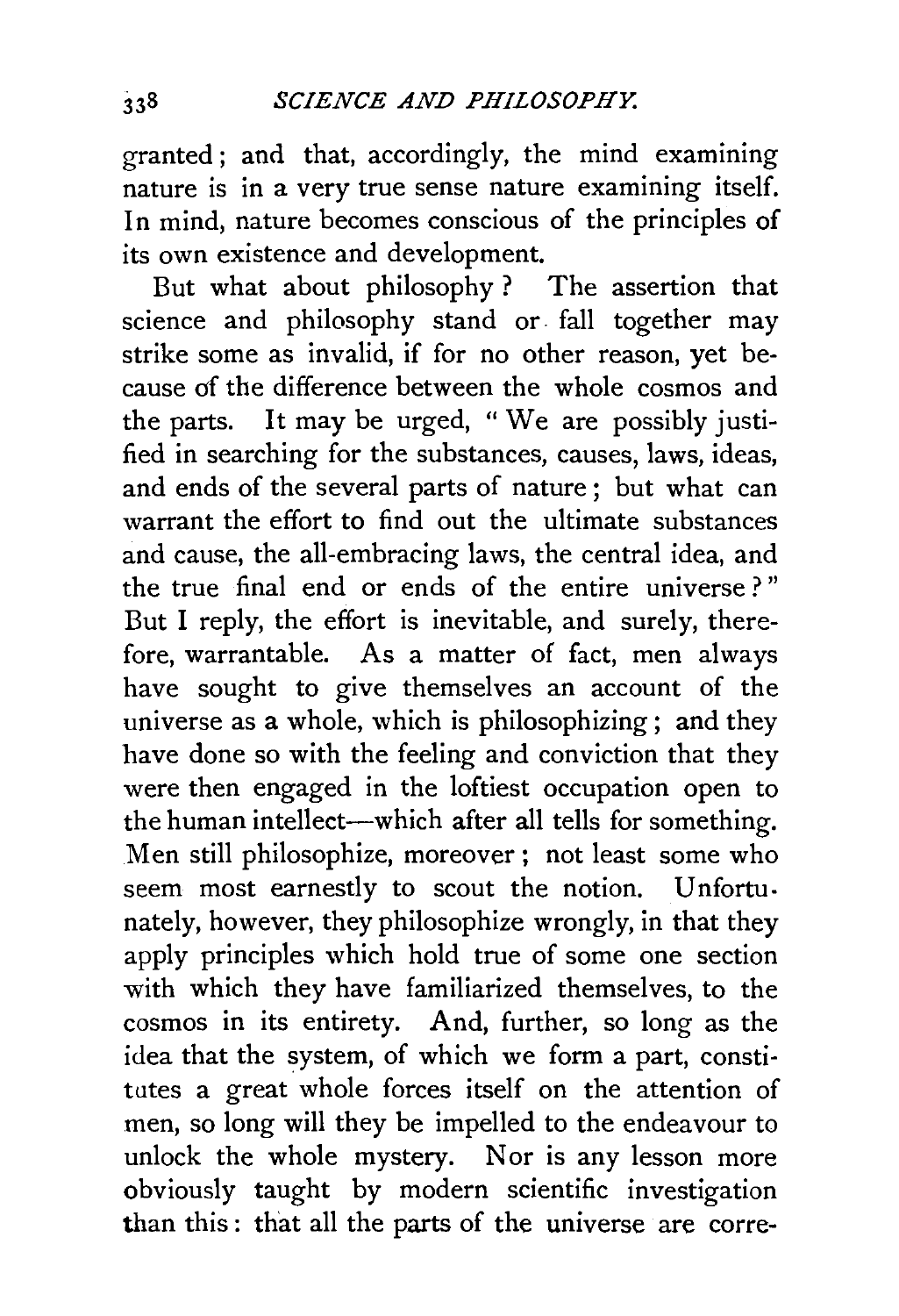lated, each presupposing and conditioning the rest; that, in a word, as the term denotes, the *universe* is *one.*  And if the world of phenomena be one whole; the intellect can never content itself with principles that are seen to have merely a partial application and validity.

But how is a philosophy to be sought ? What method is to be pursued in the effort to arrive at the principles of the cosmos? Following the definition previously given, we must answer: The search for a philosophy must begin where the sciences leave off; that is, the results at which the sciences have arrived must be worked up into philosophy. Under the guidance of the same congenital tendencies by which its scientific inquiries were inspired and directed, the mind proceeds to the examination of the substances, causes, laws, ideas, 'and ends supplied by the sciences, and seeks for ultimate, all- embracing, principles. The sciences furnish the material to philosophy, just as the phenomena observed in the outer and inner worlds furnish the material to the sciences. This would be the scientific method pursued by the sciences-the socalled inductive method.

I may remark, however, by the way, that another starting- point is conceivable, one, too, equally objective; namely, the congenital tendencies themselves, as they have been brought to light, in the course of human reflection on experience, especially scientific reflection. In a sense, this would be an *a priori* beginning, and would of course involve rather an analytical than a synthetic method of procedure.

Perhaps the best plan would be to combine both the *a priori* method just described, and the *a posteriori*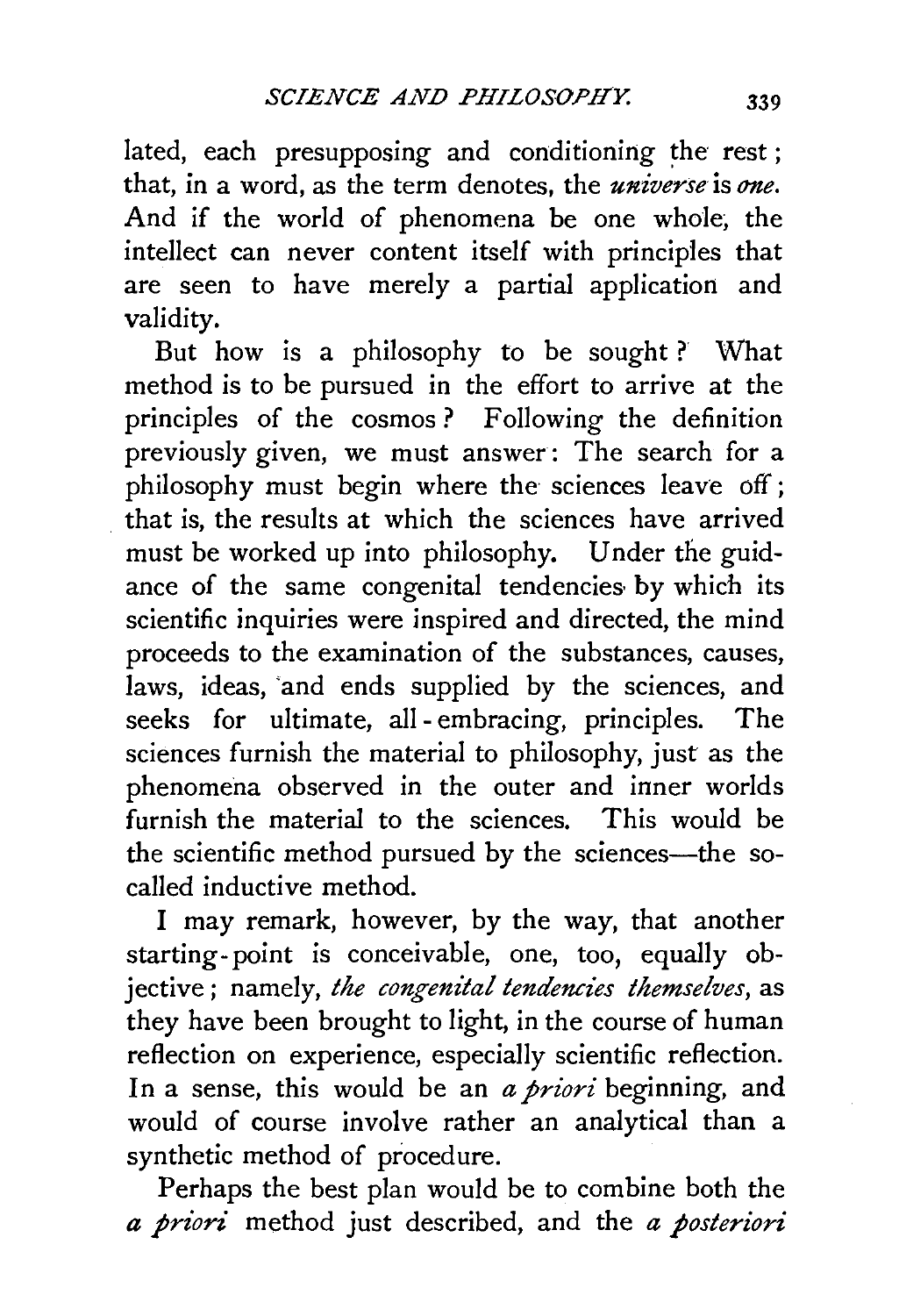method dictated by the definition appropriated, as to its formal character, from Mr. Herbert Spencer.

If philosophy is to proceed inductively, and to start with the results achieved by the sciences, three paths are open to it. The *first,* and the one that seems most readily to suggest itself, is that of reducing the principles found by the several sciences to those which have been found by one science; in other words, subsuming for this purpose all the sciences under some one science. One particular science would thus be not only science, but also at the same time, if in another aspect, philosophy. Or, one science might supply us with the ultimate substance or substances; a second, with the supreme cause or causes ; a third, with the widest law; a fourth, with the ruling idea; a fifth, with the chief end or aim. Or, again, several of the supreme principles might be furnished by some one of the sciences. *This* is the form, indeed, which a good deal of philosophizing now actually assumes. There is an effort, for example, to reduce everything back to the elements found by chemistry, and the forces and laws expounded by mechanics. But, as yet, success is a matter of faith or hope, rather than of sight. No bridge has yet been flung over the gulf separating the chemical from the mechanical ; still less between the biological and the chemical, or between the psychological and the biological. There would be greater probabilities, in my opinion, in favour of the reverse process; but hitherto systematic attempts have scarcely been made in this direction, or, if they have been made, they have been dictated and nullified by false presuppositions.

The *second* path would be the reduction of all the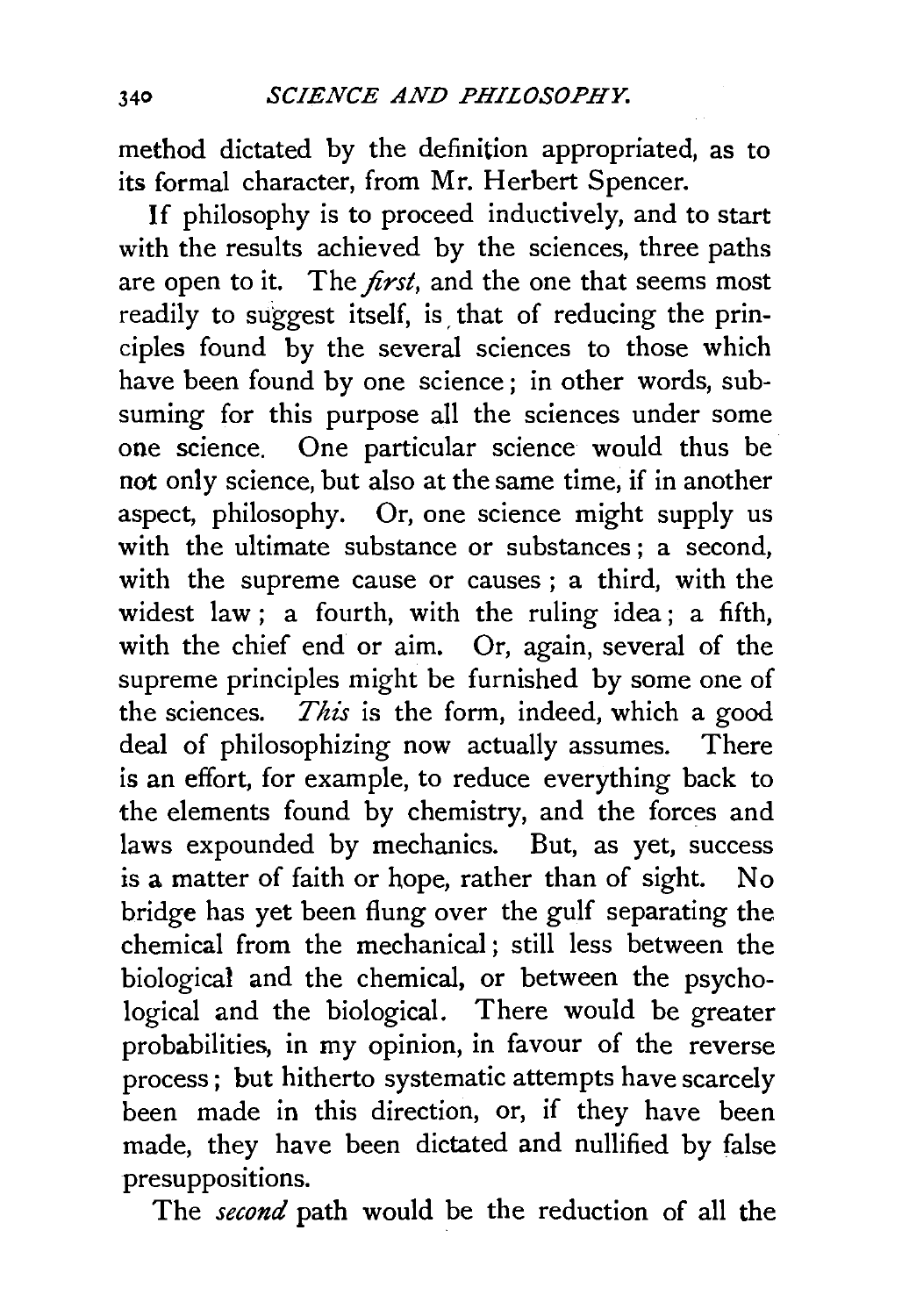principles back to a principle, or principles, different from anything of which the sciences inform us-different in kind, as well as in degree. Such a principle, or principles, would be simply the unknown ; for of that which differs from us and our world, not only quantitatively but qualitatively, we can have no real knowledge. This is the solution to which the Agnostics, with Mr. Herbert Spencer at their head, resort-if solution it can be called. To term it a solution, however, is a misnomer ; for to reduce all things back to the unknown and unknowable is to decline reduction altogether. It is not so much a false philosophy as the negation of philosophy under the form and pretence of philosophy. The philosophizing effort is there ; but it ends in a "beating of the air."

The only *other* course open to us is that of the sciences themselves in a higher form, or at a higher stage ; that is, the method of analogical induction. In other words, we judge the ultimate principles to be in analogy, though not identical, with ourselves. There is a certain affinity between this method and the one to which I referred at the close of my remarks on the tirst path ; but it *is* affinity, not identity. The science of psychology, or anthropology, does not give us all the actual principles of which philosophy is in search; but it does supply us with hints as to the nature of those principles. On the basis of those hints, and guided by this method, we arrive at the conclusion, that at the foundation of things there are principles qualitatively identical with, though quantitatively immeasurably transcending, those which anthropology reveals to us as their blossom and crown.

But now to the justification of this method. And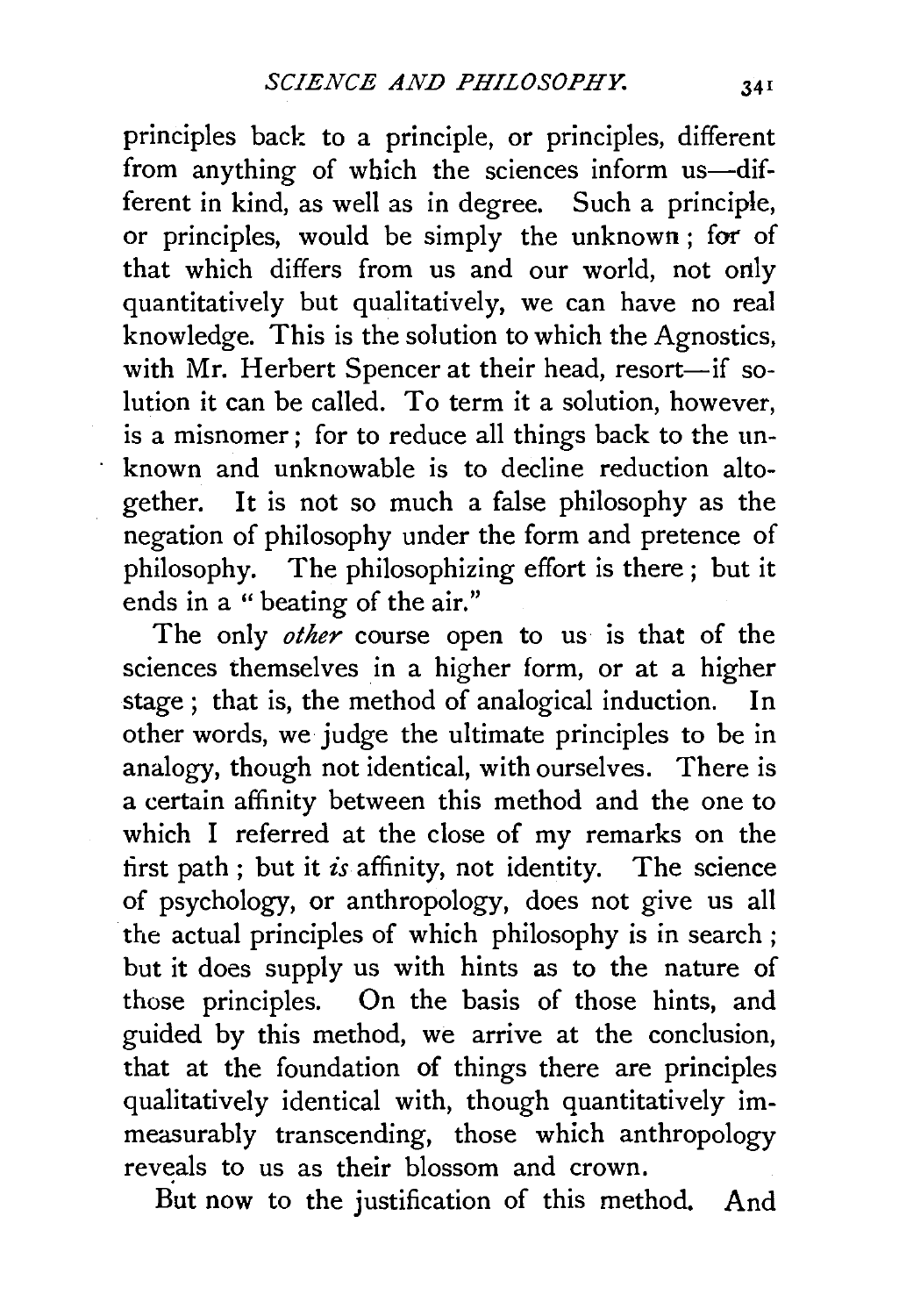as the only justification of a method is its promise to lead, or its actually leading, to the desired end, I have to face the question, Can philosophy, or, in other words, can the ultimate principles of which the human mind is intellectually in need, be reached in this way? Let us see.

 $(a)$  As a matter of fact it is only in ourselves that we can claim to be in real and direct contact with principles such as we are compelled to seek. All forms of *causation* besides the human we are in the way of shewing to be mere transformations, or transmissions, of force. The force in us is the only approximation to an original force, a force irreducible to other forces that we encounter. Again, we are nearest to an ultimate *substance* in ourselves, far nearer than anywhere else. Indeed, it may be questioned whether we do not derive our notion of substance altogether from our consciousness of a permanent background to the everflowing stream of mental phenomena. *Law,* as involving obligation, is known to us in ourselves ; we feel ourselves bound to act in certain ways. This obligation, which is essential to law as generally conceived of, we transfer from our inner world to the world outside us. This is true also of *idea,* but most emphatically of *end*; for we are certain of setting to ourselves ends of activity. The world outside is a lock to which these congenital tendencies, or, as I might term them, categories, are the key ; in the world within we are in direct contact with the "reals" reflected in the categories. In thinking itself, the mind thinks the reals which, in the form of congenital tendencies, dictate and condition its thinking.

 $(b)$  Further, and by way of supplementing what was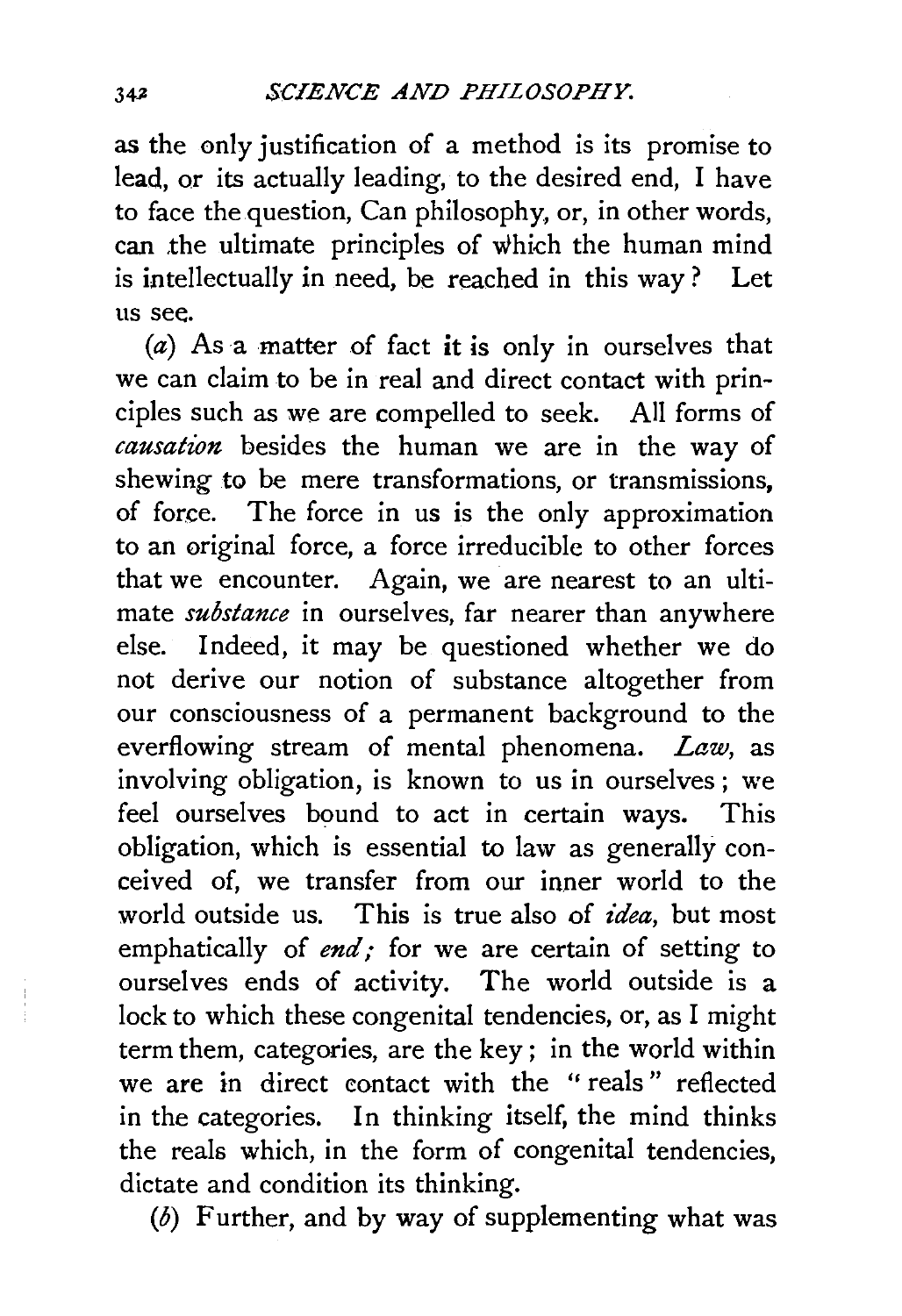said in another connection, I may remark that the cause, law, idea, end, which we find in ourselves do actually exercise sway over, and subsume under themselves, many other forms of causation, law, idea, end. Man, and man alone, is a veritable microcosm. Oualitatively, if not quantitatively, the *anthropic* force does discharge the functions of the other forces. It is a force which in the human organism wields mechanical, chemical, perhaps crystallific, vegetative, and animal, energies ; and this force reveals its true nature in its highest and latest modes of activity; namely, in the psychological-in the intellectual and emotional-activities. No other force with which we are acquainted can do this. As such, this force naturally subordinates or tends to subordinate all other laws, ideas, and ends to its laws, ideas, and ends, within certain limits. It is solely in relation to substance that we are compelled to recognize a dualism. But this dualism exists in man himself; and his only real conception of that " other" of spirit which we commonly term matter is derived from his own constitution. If all this be true, it is no great extravagance to imagine that the ultimate principles of the cosmos may be essentially akin to those of the human mind.

 $(c)$  Still further; in one section of the psychological or anthropological domain we come into contact with phenomena which are directly confirmatory of the method in question; namely, in the science of religion. "Religion is a relation, due or true, of man to God." It is supposed to be as real a relation on the part of man to an invisible Power as is his relation to a fellowman 'whom he respects or despises, trusts or dreads, loves or hates. It is no doubt true that the conceptions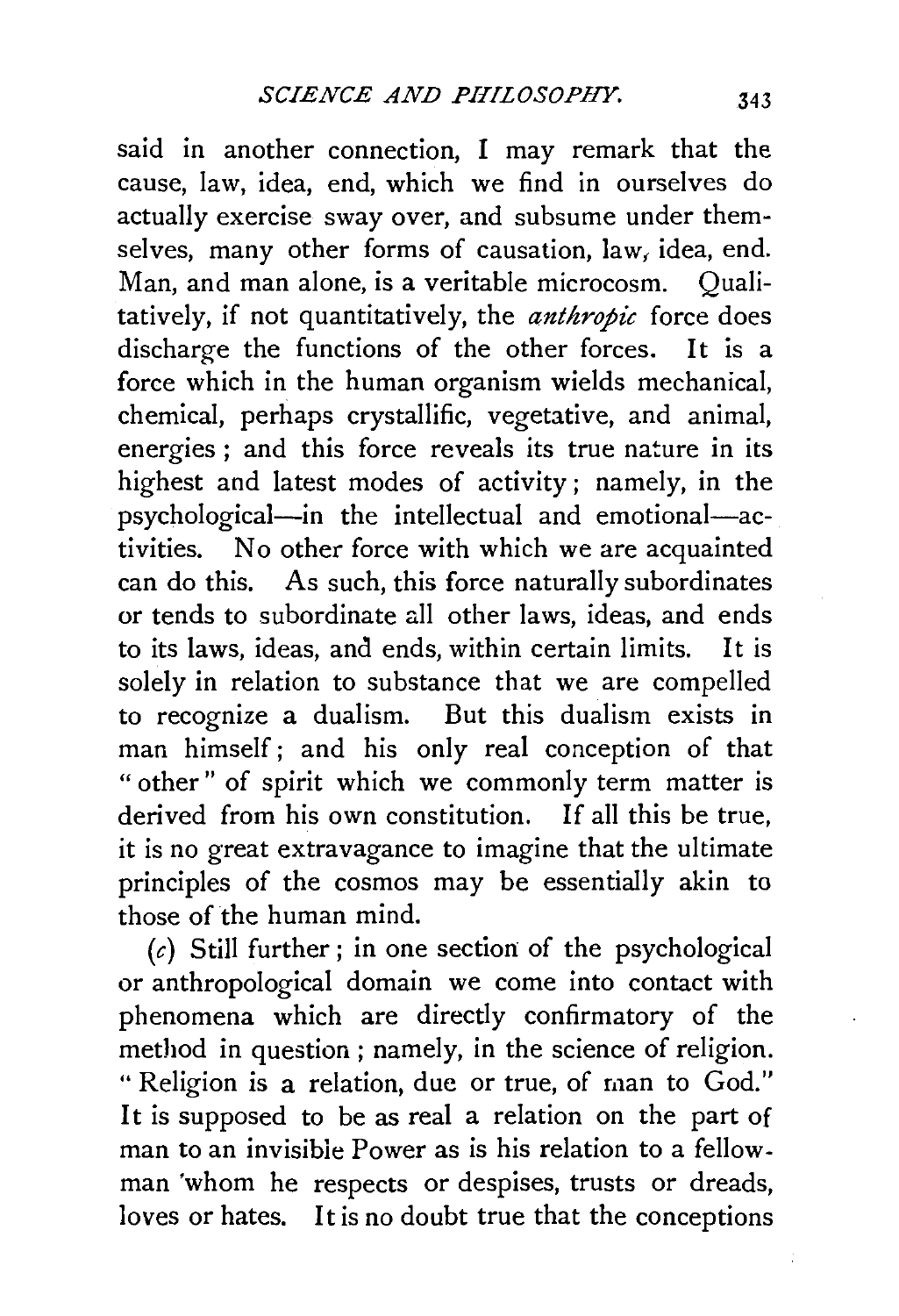formed of the object of religion have diverged from one another to the extent of incompatibility ; and a survey of the heathen religions would scarcely enable us to form any definite and positive notion of the Power whose presence men have felt and confessed. All we should be able to say would be, They have felt the presence of some Power, but they interpret their<br>sensations in very self-contradictory ways. In one sensations in very self-contradictory ways. religion, however, an interpretation of the experiences out of which religions grow has been given, which, when intelligently and distinctly presented to the human mind, at once commands its assent, and is felt to be light where otherwise there is darkness. That religion is the Christian religion. Wherever it is proclaimed men feel it to be, though new, yet not new, the true revelation of a Being who had been constantly acting on themselves, but whose nature and character they had misunderstood and misrepresented.

Now in this Christian or Biblical religion men have claimed, and still do claim, to be sensible of the presence, influence, and action of an absolute personal Being, transcendent to, and yet immanent in, the cosmos. They affirm also that this Being has declared Himself to be such a principle as philosophy seeksthe ultimate ground and *cause* of the universe ; and that He has given glimpses of the supreme *law* by which the universe is governed, the lofty *idea* which it is realizing, and the final *goal* towards which it is being conducted. Is this a delusion? Anyhow, men of diverse nationalities, widely separated countries, varying culture, different temperament, disposition, and capacity, throughout more than thirty centuries, have given substantially the same interpretation of the inner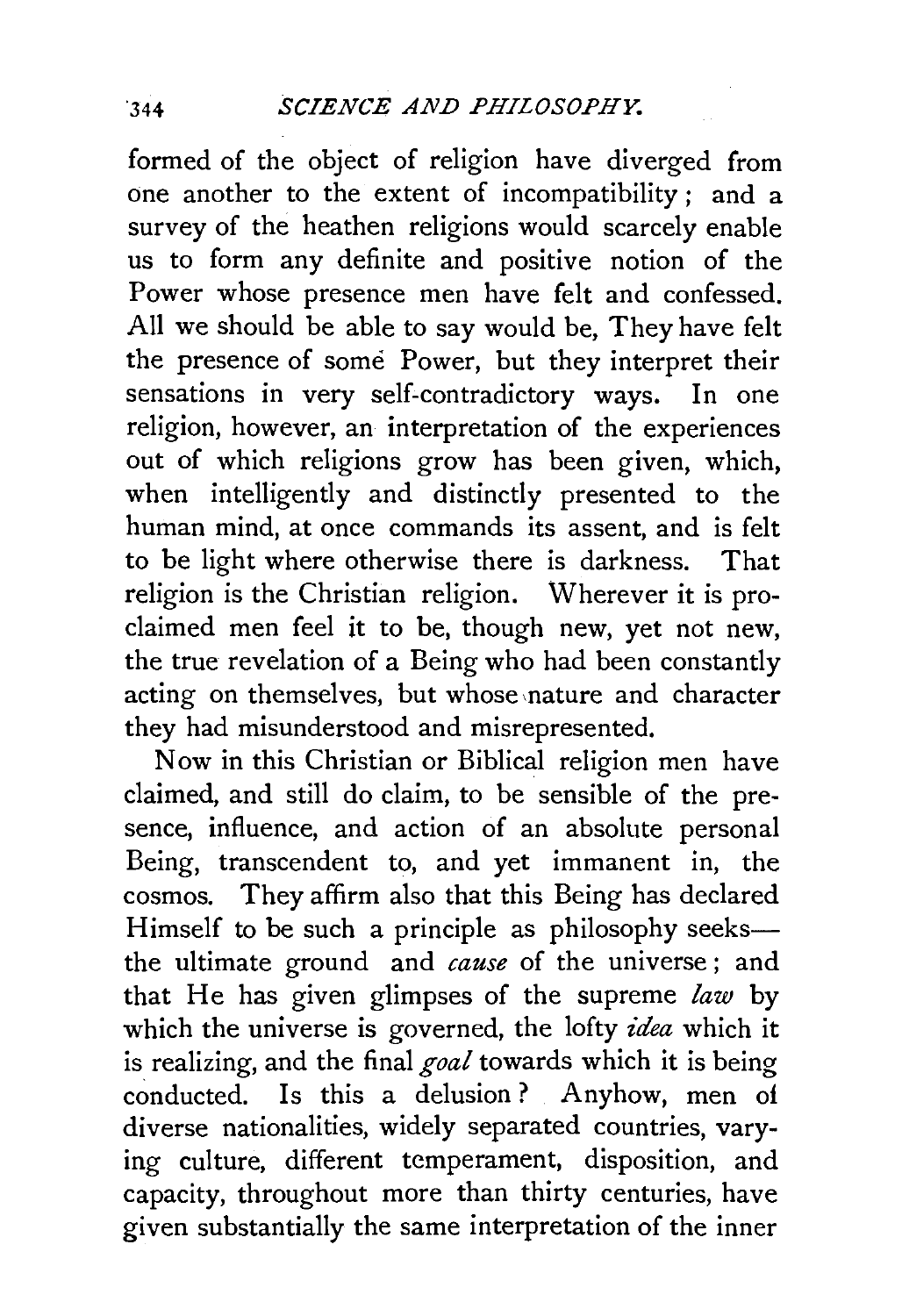phenomena termed religious. This unity of interpretation has existed in the midst of the divergences of heathenism; and, in its leading features, this interpretation still commends itself as a worthy representation of God, if there be a God. But if so, what is the explanation ? The facts demand an explanation which shall not be an explaining away. To me they seem to fit naturally into, and therefore to confirm, the view of philosophy which I am advocating.

 $(d)$  Finally, however, the true test of a method is its outcome. Does it lead to results in which the mind can rest? which the mind recognizes as knowledge, as light ? The Christian, or, rather, the Biblicotheistic hypothesis is the most satisfactory that has been hitherto advanced. Whatever difficulties of its own it may present, *qua* hypothesis of the cosmos, it enables us to see our way more clearly than any other. It has unquestionably its own difficulties; it would have difficulties even if it explained everything in the cosmos. The only way in which we can get absolutely rid of all darkness is by reducing everything back to nothing, and shewing how out of nothing all things arose; and this is obviously an impossible undertaking. But so long as we start with something which has to be taken for granted difficulties are inevitable. Even if we assume nothing but Professor Tyndall's "cosmic mist," it involves its own difficulties ; and in relation to what it is expected to explain it leaves us in the dark. Either that, or it is surreptitiously endowed with qualities which convert it into something closely resembling God, or the original hypothesis has to be buttressed and supplemented at every new turn in the cosmic development by fresh hypotheses.